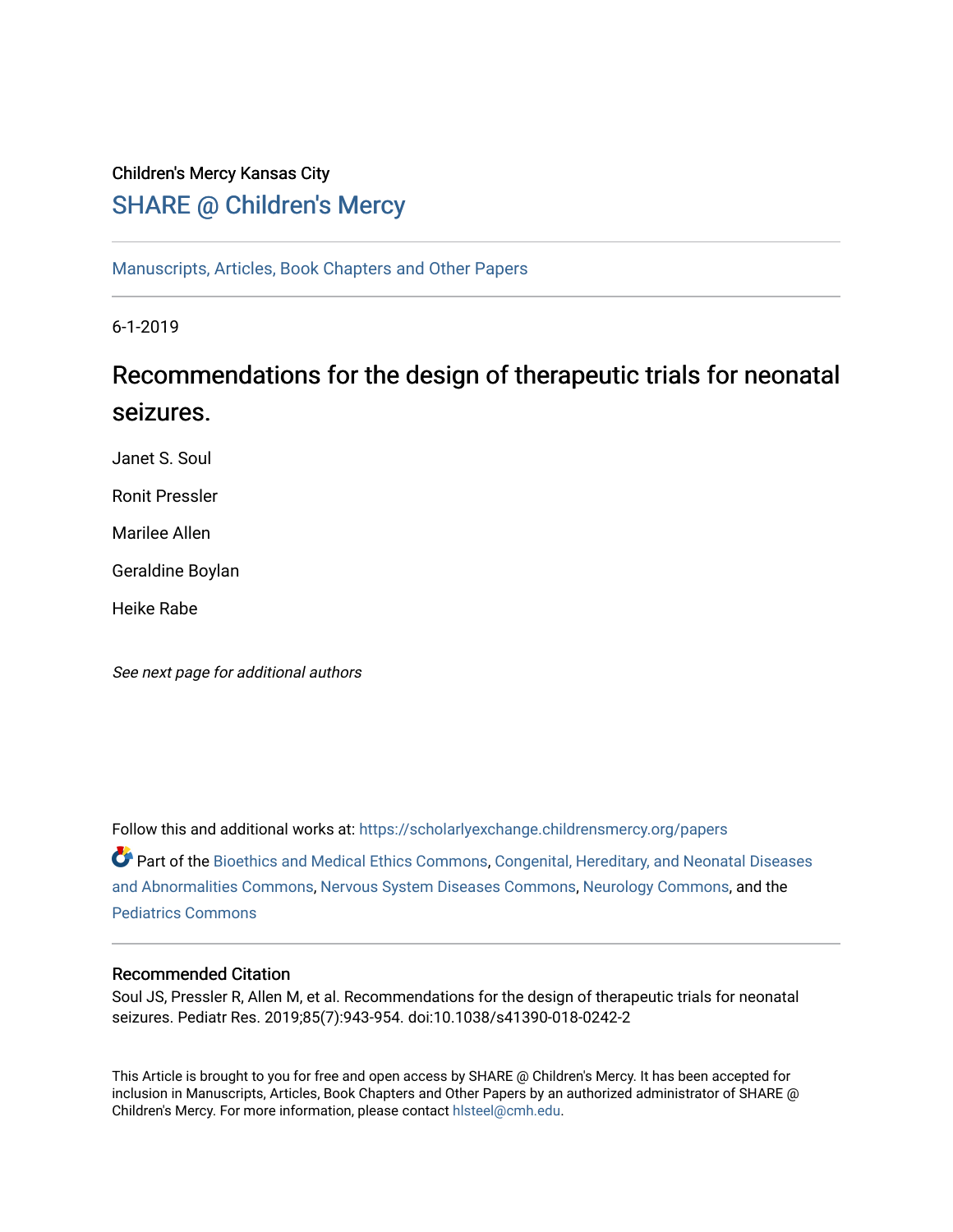# Creator(s)

Janet S. Soul, Ronit Pressler, Marilee Allen, Geraldine Boylan, Heike Rabe, Ron Portman, Pollyanna Hardy, Sarah Zohar, Klaus Romero, Brian Tseng, Varsha Bhatt-Mehta, Cecil Hahn, Scott Denne, Stephane Auvin, Alexander Vinks, John Lantos, Neil Marlow, Jonathan M. Davis, and International Neonatal Consortium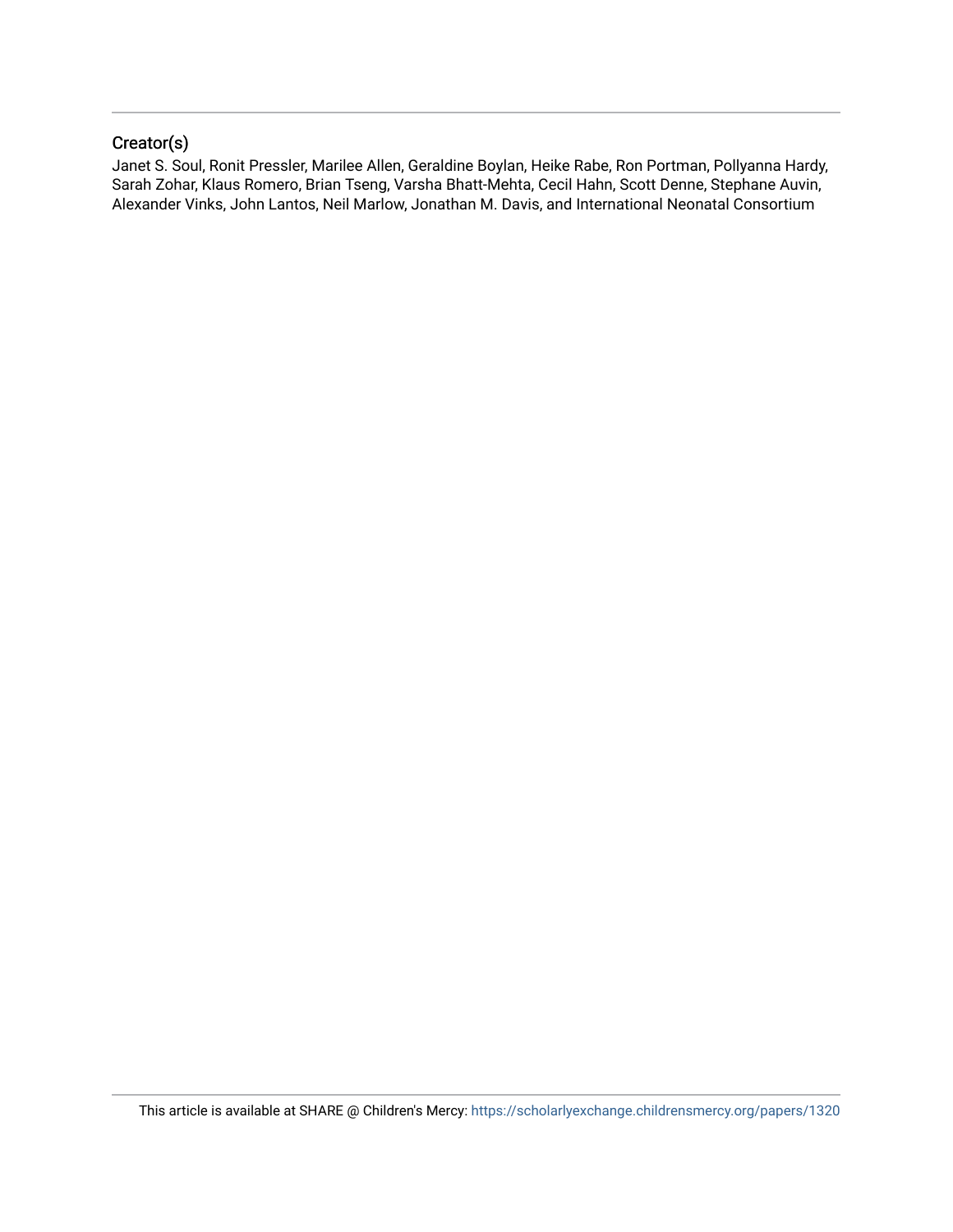

# REVIEW ARTICLE **OPEN** Recommendations for the design of therapeutic trials for neonatal seizures

Janet S. Soul<sup>1</sup>, Ronit Pressler<sup>2</sup>, Marilee Allen<sup>3</sup>, Geraldine Boylan<sup>4</sup>, Heike Rabe<sup>5</sup>, Ron Portman<sup>6</sup>, Pollyanna Hardy<sup>7</sup>, Sarah Zohar<sup>8</sup>, Klaus Romero<sup>9</sup>, Brian Tseng<sup>6</sup>, Varsha Bhatt-Mehta<sup>10</sup>, Cecil Hahn<sup>11</sup>, Scott Denne<sup>12</sup>, Stephane Auvin<sup>13</sup>, Alexander Vinks<sup>14</sup>, John Lantos<sup>15</sup>, Neil Marlow<sup>16</sup> and Jonathan M. Davis<sup>17</sup> for the International Neonatal Consortium<sup>1</sup>

Although seizures have a higher incidence in neonates than any other age group and are associated with significant mortality and neurodevelopmental disability, treatment is largely guided by physician preference and tradition, due to a lack of data from welldesigned clinical trials. There is increasing interest in conducting trials of novel drugs to treat neonatal seizures, but the unique characteristics of this disorder and patient population require special consideration with regard to trial design. The Critical Path Institute formed a global working group of experts and key stakeholders from academia, the pharmaceutical industry, regulatory agencies, neonatal nurse associations, and patient advocacy groups to develop consensus recommendations for design of clinical trials to treat neonatal seizures. The broad expertise and perspectives of this group were invaluable in developing recommendations addressing: (1) use of neonate-specific adaptive trial designs, (2) inclusion/exclusion criteria, (3) stratification and randomization, (4) statistical analysis, (5) safety monitoring, and (6) definitions of important outcomes. The guidelines are based on available literature and expert consensus, pharmacokinetic analyses, ethical considerations, and parental concerns. These recommendations will ultimately facilitate development of a Master Protocol and design of efficient and successful drug trials to improve the treatment and outcome for this highly vulnerable population.

Pediatric Research (2019) 85:943–954; https://doi.org/10.1038/s41390-018-0242-2

#### INTRODUCTION

Seizures are one of the most common neurologic emergencies in neonates, arising in ~3/1000 term live births and are associated with significant mortality and neurodevelopmental disability.<sup>[1](#page-11-0)</sup> In contrast to seizures in older children, most neonatal seizures result from acute symptomatic etiologies rather than epilepsy. The most common etiologies include neonatal encephalopathy caused by hypoxic-ischemia (HIE), focal ischemia affecting one or more vascular territories (stroke), intracranial hemorrhage, infection, cerebral dysgenesis, and metabolic disturbances.<sup>[2](#page-11-0)</sup> Neonatal seizures are a major challenge for clinicians because of inconspicuous clinical presentation, variable electro-clinical correlation, and poor response to antiseizure drugs (ASDs). Guidelines for their management lack adequate evidence, due to a lack of sufficient randomized controlled trials. $3-6$  $3-6$  $3-6$  Phenobarbital is used worldwide as a first-line medication<sup>[7](#page-12-0)</sup> even though it is only effective in < 40–60% of neonates,<sup>[2](#page-11-0),[8](#page-12-0)</sup> while second-line medications are often midazolam, phenytoin, or levetiracetam. $27$  $27$  No new ASDs have been evaluated and licensed for use in neonates,

resulting in the off-label use of drugs that have been tested only in older children and adults.<sup>[9,10](#page-12-0)</sup> This practice carries considerable risk to neonates.[11,12](#page-12-0) Drug trials in neonates pose major ethical dilemmas: balancing the potential risks and benefits of research against harm from inadequately studied treatments, leading to potentially effective treatments being withheld for lack of evidence.<sup>12</sup> Drug development is also hampered by logistical challenges.<sup>[13](#page-12-0),[14](#page-12-0)</sup> There is an urgent need for novel drug development programs that incorporate developmental factors, and for prospective, randomized, controlled trials to test the safety and efficacy of new ASDs in neonates.

The International Neonatal Consortium (INC) was formed by the Critical Path Institute (C-Path), an independent, non-profit organization dedicated to accelerating the pace and reducing the costs of medical product development. The seizure working group of INC consists of key stakeholders from research institutions, the pharmaceutical industry, regulatory agencies, nursing groups, patient advocacy, and other organizations to develop guidelines/consensus recommendations for clinical trial

Correspondence: Janet S. Soul [\(Janet.Soul@childrens.harvard.edu\)](mailto:Janet.Soul@childrens.harvard.edu)

Received: 2 April 2018 Revised: 4 October 2018 Accepted: 17 October 2018 Published online: 24 December 2018

<sup>&</sup>lt;sup>1</sup>Boston Children's Hospital & Harvard Medical School, Boston, MA, USA; <sup>2</sup>UCL Great Ormond Street Institute of Child Health, London, UK; <sup>3</sup>Johns Hopkins, Baltimore, Maryland, USA; <sup>4</sup>INFANT Research Centre & Department of Paediatrics and Child Health, University College Cork, Cork, Ireland; <sup>5</sup>Brighton and Sussex Medical School, Brighton, England; <sup>6</sup>Novartis Pharma Corp, Cambridge, MA, USA; <sup>7</sup>University of Birmingham, Birmingham, UK; <sup>8</sup>INSERM, UMRS1138, University Paris V and University Paris VI, Paris, France; <sup>9</sup>Critical Path Institute, Tucson, Arizona, USA; <sup>10</sup>C.S.Mott Children's Hospital, University of Michigan, Ann Arbor, MI, USA; <sup>11</sup>Division of Neurology, The Hospital for Sick Children and Department of Pediatrics, University of Toronto, Toronto, Ontario, Canada; <sup>12</sup>Riley Children's Hospital, Indiana University, Indianapolis, Indiana, USA; <sup>13</sup>Pediatric Neurology Department & INSERM U1141, APHP, Robert Debré University Hospital, Paris, France; <sup>14</sup>College of Medicine & Cincinnati Children's Hospital Medical Center, University of Cincinnati, Cincinnati, OH, USA; <sup>15</sup>Children's Mercy Hospital, Kansas City, Missouri, USA; <sup>16</sup>UCL Institute for Women's Health, University College London, London, UK; <sup>17</sup>The Floating Hospital for Children at Tufts Medical Center and the Tufts Clinical and Translational Science Institute, Boston, MA, USA and <sup>18</sup>Critical Path Institute (C-Path) International Neonatal Consortium (INC), Tucson, Arizona, USA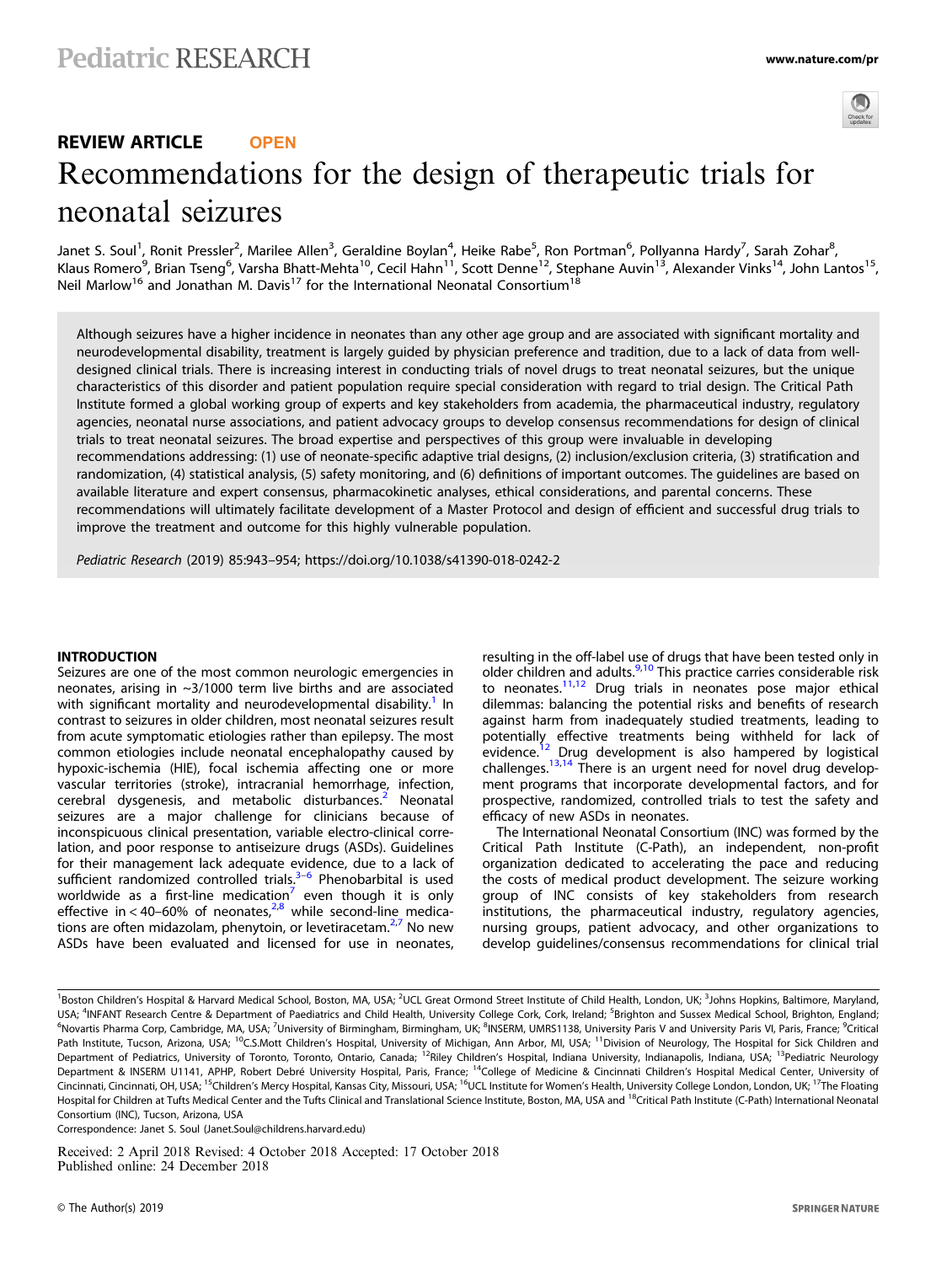

Fig. 1 Seizure workgroup collaborators

design for treatment of neonatal seizures (Fig. 1). The inclusion of broad expertise and perspectives in this international group of experts resulted in a uniquely comprehensive set of recommendations for neonatal seizure trial design.

A modified Delphi process<sup>15</sup> was applied to develop the recommendations. Key areas for recommendations were agreed. Further topics were added from relevant guidance documents by regulatory authorities. Statements for the recommendations were formulated around the agreed key areas, followed by an iterative process of amendment and agreement until agreement was reached among the working groups before stakeholders provided further feedback and a final consensus was reached (Fig. 2).

This paper describes a synthesis of views expressed by colleagues in EU and North America, which does not necessarily apply to colleagues in other jurisdictions, e.g., some clinicians in Japan thought video-EEG is not feasible for evaluating seizures. Nevertheless, the goal of the stakeholders in writing these recommendations is to ensure more successful and efficient trials of ASDs for this vulnerable population and, consequently, better antiseizure treatments. These recommendations are the crticial first step towards drafting a Master Protocol template to evaluate multiple ASDs or treatments in neonates, which is a priority for many regulatory agencies.<sup>16</sup>

#### PROTOCOL DESIGN

#### Inclusion/exclusion criteria

ASD trials should include neonates with EEG-proven and/or high suspicion of clinical seizures or neonates at high risk of seizures, such as neonates with neonatal encephalopathy caused by HIE, stroke, or intracranial hemorrhage (ICH). Neonates with clinical seizures or high risk of seizures should be included to optimize enrollment and randomization of neonates as early as possible in the course of seizures, but ideally should be randomized only if EEG-proven seizures occur. Trial designs should specify the minimum seizure burden required for enrollment and randomization (see Primary Outcome section), and receipt of pre-approved first-line ASD, if add-on design is used. The following criteria should be considered:

#### Inclusion criteria

- A. Age and weight criteria
	- 1. Postmenstrual age less than  $43 + 6/7$  weeks, as older infants have different seizure etiologies, seizure pathogenesis, and hepatic/renal function, potentially affecting drug efficacy, safety, and/or drug metabolism and elimination.
	- 2. Preterm neonates should only be included in the following circumstances:
		- a. Preterm neonates < 35 weeks' gestation for Phase 1/2 studies only if sufficient safety and



Fig. 2 Delphi process to develop neonatal seizure trial recommendations

> pharmacokinetic data (PK) data available in term neonates.

b. Preterm neonates < 35 weeks' gestation in Phase 3 only if safety and PK data available for preterm neonates.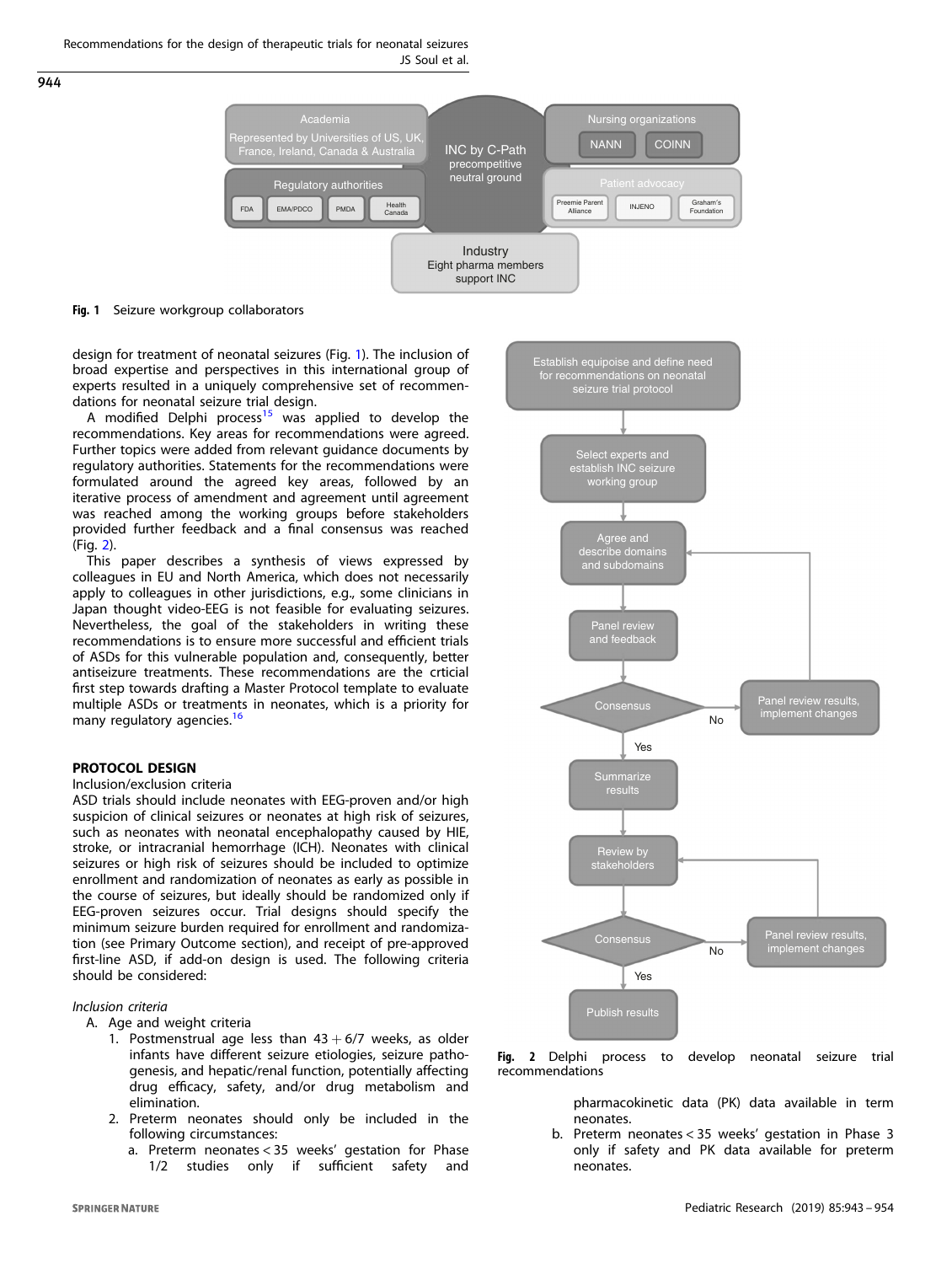- c. No absolute birth weight or weight at trial entry minimum required, although PK/PD of drug may require a minimum weight.
- B. Etiologies of neonatal seizures: Etiologies of neonatal seizures include moderate to severe HIE, stroke, ICH, infection, cerebral malformations, genetic causes, epilepsy syndromes, and other more rare causes.<sup>[2,](#page-11-0)[17](#page-12-0)</sup> Etiologies to include in trials should be carefully considered based on anticipated drug mode of action, as some drugs may be indicated or contraindicated for specific genetic etiologies (e.g., KCNQ2/3, SCN2A). Additionally, systemic illness (e.g., severe hepatic or renal dysfunction) and treatments (e.g., hypothermia) associated with specific etiologies could affect drug efficacy, PK, or safety parameters significantly. Inclusion of single vs. multiple etiologies will have substantial effects on trial feasibility and time to completion, and consideration of endpoints, such as PK, safety, and/or efficacy.
	- 1. All etiologies (except metabolic etiologies) may be appropriate to include in Phase 1/2 trials if PK and safety are main endpoints. Inclusion of all etiologies in early phase trials has the advantage of uncovering exceptional efficacy or safety outcomes for particular etiologies.
	- 2. Single etiology (e.g., HIE, or hemorrhagic/ischemic etiology) trials may be the best choice for Phase 3 trials testing drug efficacy because subject homogeneity with regard to seizure pathogenesis decreases confounders when comparing treatment arms, although anticipated variability in seizure burden and outcome (even for HIEonly) will still need to be incorporated into the trial design. Conversely, a Phase 3 trial aimed to test a drug's effectiveness for all neonatal seizures may include multiple etiologies.

# Exclusion criteria.

A. Excluded etiologies

- 1. Single etiology trial (e.g., HIE): other causes of seizures such as known brain malformation, genetic disorder, and major congenital malformation.
- 2. Multiple etiologies trial: both acute metabolic and inborn errors of metabolism. Metabolic etiologies should be excluded as seizure treatment is largely directed at correcting the metabolic abnormality, whether acute transient metabolic abnormality (e.g., abnormal calcium, glucose, etc.) or inborn error of metabolism, rather than ASDs. Subjects may need to be excluded after enrollment, since etiology often cannot be confirmed at time of seizure onset.
- B. ASD(s) already given (other than sedative drugs), per specific trial design.
- C. Renal failure: Defined as anuria in the first 24 h after birth, for ASDs with largely renal excretion.
- D. Hepatic failure. Hepatic dysfunction requires caution if the ASD under study is predominantly metabolized by the liver
- E. Drug clearance safety considerations; organ toxicity contingent on drug clearance profile relative to ontogeny of this unique population.
- F. Subjects in whom death seems imminent (hours to several days), as assessed by the treating neonatologist, as early death may preclude assessment of drug efficacy, safety, and/or pharmacokinetics.
- G. Participation in other interventional trials, with specific exceptions.<sup>[18](#page-12-0)</sup>
- H. Unlikely that parent/neonate can complete evaluation of all follow-up trial endpoints

I. Previous, current, or planned treatment with specific drug(s), based on specific interaction with ASD being tested.

# Choice of comparator

The choice of a comparator for use in neonatal seizure treatment trials is constrained by limitations related to ethical issues, feasibility, and available efficacy and safety data. There is a strong consensus among clinicians, researchers, and parents that it is ethically unacceptable to randomize neonates with seizures to placebo-only treatment. Among the reasons cited were evidence suggesting harm of ineffective treatment of neonatal seizures and some evidence indicating (although not definitively establishing) efficacy of currently used drugs.<sup>[8](#page-12-0),[19,20](#page-12-0)</sup> There is also consensus that it would be unethical to delay starting antiseizure treatment in a trial (i.e., no drug for several hours). Placebos could be used to evaluate a new ASD using an "add-on" method, keeping the subjects on identical maintenance treatments with the standard drug (e.g., phenobarbital), then adding a new ASD to one arm and placebo to the other.

Phenobarbital is recommended as the comparator that should be used in trials of new drugs for the following reasons:

- A. Phenobarbital is the most common, standard drug used to treat neonatal seizures as a first-line drug in > 90% of tertiary centers<sup>2</sup>
- B. There are relatively few drug interactions for phenobarbital (except induction of hepatic cytochrome affecting metabolism) compared with drugs such as phenytoin or lidocaine.<sup>22-[26](#page-12-0)</sup>
- C. Available data suggesting (but not definitively establishing) the efficacy of phenobarbital, although the one published randomized trial was not designed to test superiority and was limited by the crossover design.<sup>[8](#page-12-0)</sup>
- D. Phenobarbital has well-documented pharmacokinetics with consistent absorption and elimination compared with other drugs. $22,23$  $22,23$  $22,23$ ,

E. There are no controlled data available with alternative ASDs. Limitations in using phenobarbital as a comparator include lack of definitive data for efficacy of phenobarbital and concerns that high doses of phenobarbital could induce neuronal apoptosis in the neonatal brain.<sup>[28](#page-12-0)</sup> Phenobarbital should be used as a comparator to assess efficacy or pharmacodynamics, although phenobarbital may not remain the comparator of choice if a new drug is shown to be superior, or at least equivalent, to phenobarbital.

# Treatment arms

The choice of the number and type of treatment arms should be guided primarily by the goals of the trial, keeping the following points in mind.

- 1. Preliminary trials for testing PK may use one treatment arm, as a control group may not be needed, but most other trials must include a control arm.
- 2. Larger Phase 2 or 3 trials testing safety and efficacy, including trials with dose-finding design, require a comparison group and stopping rules for an unacceptable safety profile. A control group allows attribution of adverse events to drug vs. underlying disease, given the typical high incidence of adverse events in critically ill neonates with seizures. Similarly, the safety profile of previously used drugs may be known, but new therapies (e.g., hypothermia, new non-seizure drugs) could affect the safety profile of old and new ASDs alike. Thus, trials of previously used ASDs may require a control group to test the safety of these drugs combined with newer therapies.
- 3. Phase 3 trials to establish efficacy for neonatal seizures will require a comparison group in a superiority designed trial as a non-inferiority trial design is not possible, for the following reasons. A superiority trial design is currently required for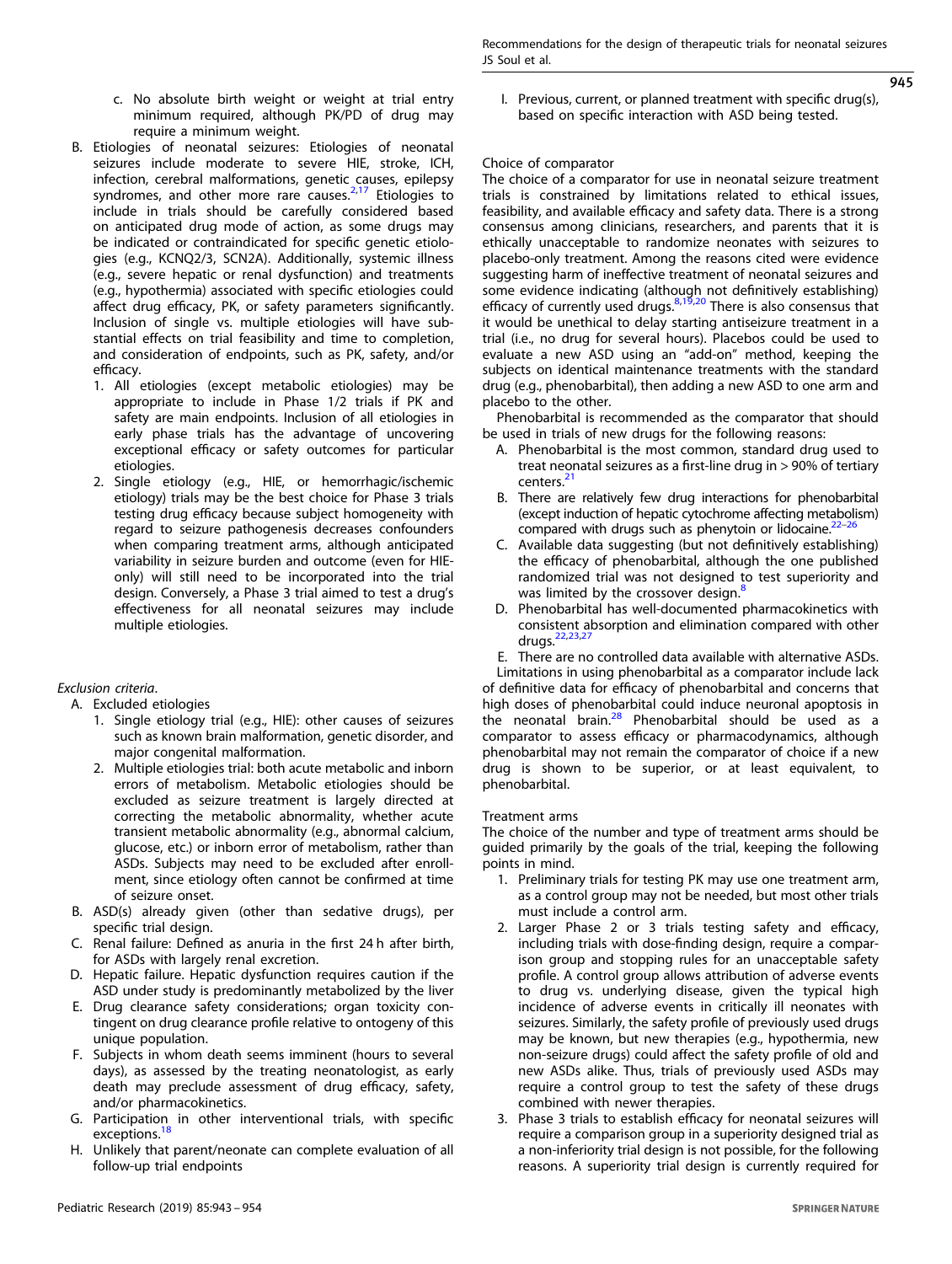946

neonatal drug approval by the FDA. Superiority does not require first establishing that phenobarbital is efficacious, if phenobarbital is considered "standard" therapy. In principle, efficacy may be demonstrated by superiority or noninferiority trial designs; however, non-inferiority designs are not currently an option for drug approval in neonates because there is a lack of data from multiple neonatal clinical trials (or placebo-controlled trials of phenobarbital) required to set the margin of a non-inferiority trial. Furthermore, a non-inferiority design would require a larger sample size and phenobarbital would first need to be shown to be effective.<sup>[29,30](#page-12-0)</sup> For FDA approval, it is not acceptable to conclude similar efficacy with superior safety. For EMA approval, a positive benefit to risk ratio should be demonstrated for Marketing Authorization. Randomized comparative trials are recommended for approval. However, recognizing the feasibility challenges of drug trials for neonatal seizures, the use of a historical control group might be acceptable for approval, provided there is pre-defined matching by age, condition, standard of care, and diagnostic methods.

4. The use of three or more treatment arms is possible if two or more drugs are being compared to a control. In this case, an adaptive design to favor the safest and most effective drug may be preferred.

### Trial design

There are very few trial designs specifically developed for neonates and even fewer for neonatal seizures. Neonate-specific trial designs are being developed following the recent update of ICH E11(R1) guideline in 2016, in which regulatory agencies emphasized the need for extrapolation, simulation, and modeling, and for innovative methodology in pediatric clinical trials.<sup>[31](#page-12-0)</sup> For example, a unified approach for extrapolation and bridging information was proposed for early phase pediatric studies using different types of data sources to plan early phase clinical trials.<sup>3</sup> All available information should be used to inform design of neonatal seizure trials, including data available from off-label use of ASDs and expert opinion, to optimize design for small sample trials. All assumptions should be clearly stated, as emphasized by the ICH E11(R1) guideline.<sup>31</sup>

In response to a call by the EU, three multidisciplinary groups are developing dedicated methods for small sample trials (all phases) under frequentist or Bayesian inference,<sup>33</sup> which could be modified and used for neonatal seizures. Bayesian inference-based designs are well suited to neonatal ASD trials, as previous/current data and expert opinion can be summarized in the prior distribution and used for data analysis. Such innovative methodology with adaptive design was applied in the NEMO dose-finding trial of bumetanide, which included joint modeling of short-term safety and efficacy, but not long-term toxicities. $34$  As the trial was stopped early for serious adverse effects without apparent evidence of efficacy, a novel design was developed for a subsequent early phase trial of levetiracetam (NCT02229123). $35$  Data from these ongoing trials (e.g., Boston bumetanide trial and levetiracetam trials) will need to be incorporated into the design of future neonatal ASD trials.

Endpoints. Endpoints must be clearly defined, including endpoints for PK, safety, and/or efficacy, depending on the trial phase (early or late). Recommendations for primary and secondary outcomes to measure drug efficacy and safety are described in the sections on Neonatal Seizure Outcome and Neurologic & Longterm Outcome, and PK measurements in the section on Drug Related Issues. A trial may employ a single endpoint, or two or more endpoints, particularly for Phase 2 & 3 trials (either dual or composite endpoints).

Dual endpoints may be employed in early phase trials, i.e., two independent endpoints used together for modeling and analysis. Clinically meaningful composite endpoints that are expected to act in the same direction (e.g., seizure reduction and maintenance of seizure freedom) may be employed to maximize efficiency of drug testing. For composite endpoints, each endpoint should represent a clinically meaningful efficacy outcome of equal importance, as for seizure reduction and maintenance of seizure freedom. Composite endpoints may not be suitable for early phase trials designed to test PK and safety, as ASD safety and PK parameters are different types of endpoints with unequal importance.

### Choice of trial design

The trial design selected should use estimation methods (for early phase exploratory trials) and provide the best evidence (for Phase 2/3 randomized confirmatory trials) with the fewest number of neonates to maximize potential benefit and minimize risk. As such, adaptive trial designs integrating an interim analysis for safety and/or efficacy evaluation are increasingly accepted designs that may provide these advantages.<sup>[36](#page-12-0)</sup>

A. Adaptive design

- Advantages of sequential/adaptive design:
- 1. Optimizes the number of included or randomized subjects, which is important given the relatively limited population of eligible neonates with seizures.
- 2. Maximizes the number of subjects included or randomized to the most/more effective treatment, since data analyzed sequentially during the trial benefit subsequently enrolled subjects (e.g., prioritize treatments based on optimal seizure reduction).
- 3. Trial stops as soon as pre-defined efficacy endpoints have been adequately evaluated, e.g., reaching a predefined threshold of increased probability of seizure reduction.
- 4. Can adapt one or more design variables, such as treatment group assignment, sample size, dose selection, or even endpoint definition (based on interim estimate of treatment effect), e.g., de-prioritize treatments that miss the pre-defined threshold for seizure reduction probability.

Requirements to be specified before using an adaptive design:

An adaptive design requires generation of initial assumptions based on all available data from published trials and observational data. In addition, the stopping rules for these designs depend on the definition and selection of the study endpoints. This limitation regarding endpoints exists in part because clinically meaningful reduction in neonatal seizure burden as a primary endpoint has been defined partly by expert consensus rather than direct evidence of any benefit (s) of seizure reduction. In particular, the large variability in seizure burden in neonates may make an adaptive design based on endpoints or treatment assignment more prone to error with small sample size. A limited sample size in an adaptive design trial may also be too small to adequately test some outcomes completely (e.g., safety and secondary outcomes). Thus, early phase dose escalation studies might need to stipulate a minimum number of subjects prior to escalation if there are limited safety data available for the drug being tested, which favors inclusion of a control arm. Confirmatory randomized trials that use a frequentist approach require a priori consensus on the null hypothesis for superiority testing (what constitutes adequate evidence of a drug effect), which defines the upper and lower bounds for the stopping rules. $37-39$  $37-39$  $37-39$  For confirmatory trials using a Bayesian approach, consensus is needed for the definition of the threshold of the posterior probabilities for efficacy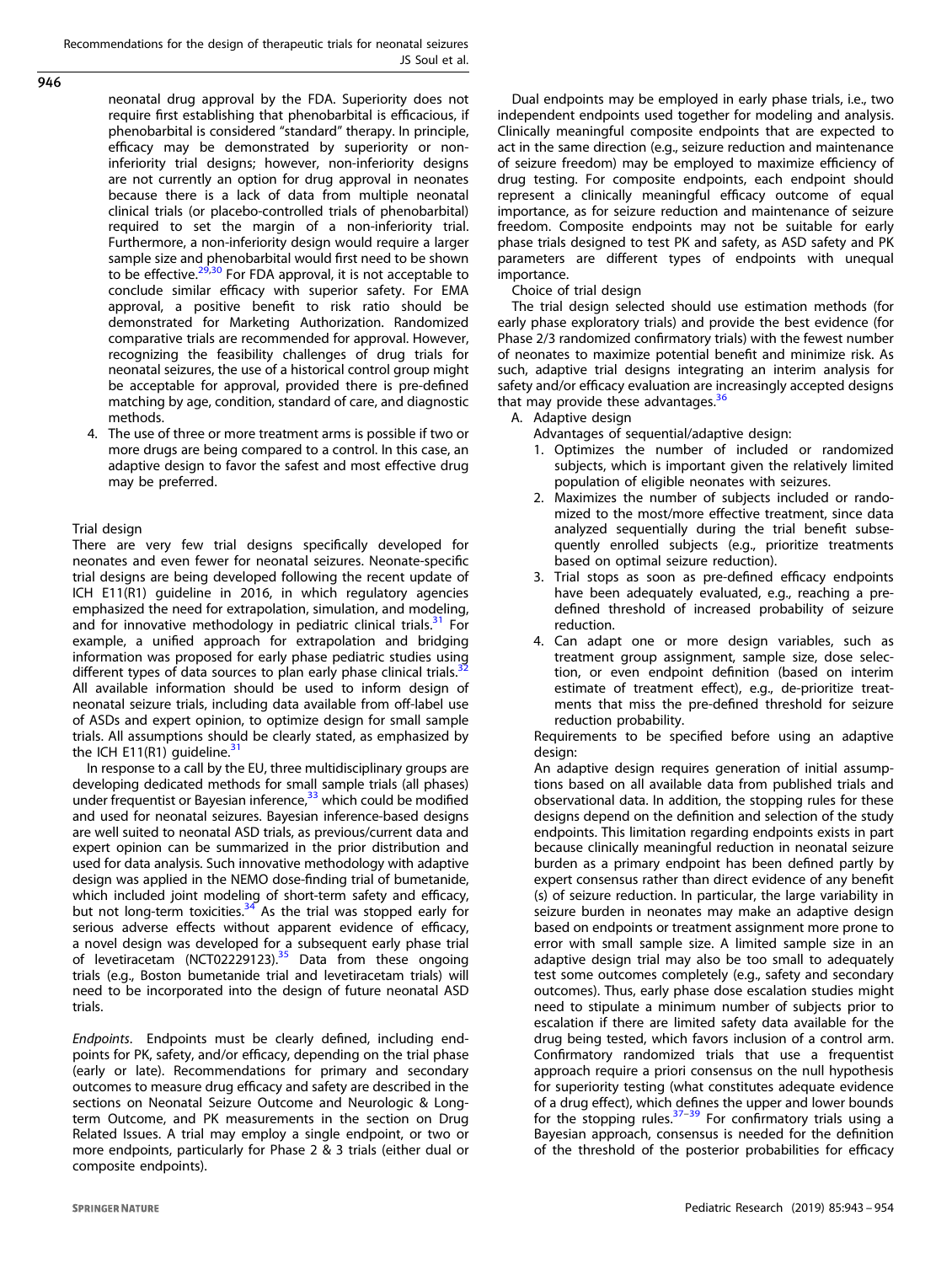parameters, such as a given increase in the probability of neonatal seizure reduction.

- B. Conventional (i.e., non-adaptive) trial design: Conventional design may be appropriate for exploratory, early phase trials if there is significant uncertainty regarding many of the initial assumptions, which limits generation of critical aspects of an adaptive trial design.
- C. Crossover design:

Crossover design is discouraged because it requires a significantly larger number of subjects to test most outcomes (efficacy, safety, PK/PD), and because there is limited interpretation of all outcomes if majority of subjects crossover, as is likely given high failure rate of current drugs for neonatal seizures.

Randomization. A central, pre-defined randomization strategy should be employed for all Phase 2B or Phase 3 trials with two or more treatment arms, taking into account stratification considerations to balance treatment arms (see below). Randomization should occur as soon as possible after seizure onset, and within 24 h of seizure onset, to ensure that the study drug is tested prior to natural resolution of seizures. Randomization assignment should also take place as close as possible to the time of study drug administration, as some stratification covariates (e.g., hypothermia, severity of encephalopathy) may change between time of enrollment and randomization.

Balancing treatment arms:

The randomization method should ensure balance across only essential subject characteristics that can affect one or more outcomes and that can be readily identified at enrollment. The method of randomization (e.g., stratified block randomization or minimization) should be considered according to the number of variables selected. Subject characteristics to consider:

- A. Seizure etiology and seizure severity would ideally be balanced between treatment arms but are often impossible to determine at the time of enrollment or randomization. Instead, these can be pre-defined subgroups, which are adjusted for at the analysis stage (see Statistical Analysis Plan). This may be particularly important for dose-finding studies where the optimal dose may vary with seizure severity.
- B. Centers should be balanced whenever possible in multicenter studies to account for center differences in populations and neonatal and neurological management.
- C. Therapeutic hypothermia (TH) treatment may affect drug PK, safety, and efficacy, and is usually known at the time of enrollment and randomization. It is important to balance the treatment arms with regard to TH, due to limited numbers of neonates with HIE not treated with TH.
- D. Gestational age (GA) at birth is not essential because of the lesser effect on outcomes compared with the characteristics listed above (GA at birth can be pre-defined and adjusted for at the analysis stage, see Statistical Analysis Plan).

Masking (blinding). Investigators, treating clinicians, and subjects' family members should all be masked to treatment assignment for randomized trials with more than one treatment arm to preserve integrity of trial conduct, data collection, and data analysis. This is particularly important for trials of ASDs, since natural variation in seizure burden over time could be falsely attributed to treatment success or failure. The Data and Safety Monitoring Board (DSMB) should be masked for the same reason, although could be unmasked early if there are safety concerns or the possibility of achieving a pre-defined endpoint prior to study completion.

Safety. Neonatal seizure treatment trials require safety monitoring by an external DSMB with appropriate expertise, including pediatric neurologists/neurophysiologists and neonatologists with expertise in neonatal seizures and the seizure etiologies being included in the trial, and a statistician with trial experience. This is particularly important since adverse events of many kinds (neurologic and non-neurologic) occur commonly in critically ill neonates with seizures caused by asphyxia/HIE or other systemic disorders (including serious adverse events such as death). The frequent occurrence of adverse events means that a control arm is essential to compare rates of adverse events for all but certain early phase trials of drug PK. Adverse events and estimated rates of those events should be defined prior to trial commencement, including events and laboratory values related to the underlying condition(s) and study drug, given the possibility of the study drug resulting in increased (rather than reduced) seizure burden. The rate of adverse events may vary according to the population of neonates being studied, seizure etiology, and study drug toxicities, so needs to be defined for each trial. Stopping rules for safety outcomes should be separate from efficacy or other primary outcomes, including for dose-finding trials. The investigators and DSMB should monitor adverse events closely throughout the neonatal hospitalization. Serious adverse events such as death and illnesses/injury leading to permanent disability should be reviewed and reported immediately to the DSMB and governing IRB(s), according to the definitions set out by the FDA/EMA/ NIH. $40,41$  $40,41$  Finally, long-term outcome should be included as both a safety and efficacy measure (see Section on Neurologic and Longterm Outcome Measures).

### Statistical plan, stopping rules and analyses.

A. Sample size considerations

The statistical approach should take into account the sample size needed to evaluate primary and secondary outcomes adequately, and employ pre-defined endpoints and analysis approach for all outcomes. If a frequentist analysis plan is chosen, a clear definition and justification of the null and alternative hypothesis should be specified (e.g., H0: lack of difference in the proportion of controlled seizures between treatment and control groups). Moreover, the power and alpha parameters choices should be clearly identified at trial initiation, typically,  $1-\beta = 0.8$ ,  $\alpha = 0.05$ . Any increase of alpha above 5% or decrease of power value below 80% should be justified. If a Bayesian analysis plan is chosen, prior distribution of the estimated parameters should be clearly identified (e.g., expected probability of seizure reduction for given treatment). The construction and the prior distribution choice of parameters should be explained and justified. A decision rule on how to categorize a treatment win should also be pre-specified (e.g., targeted increase in the probability of seizure reduction, given an intervention), using expert opinion, trial data, or any other source of available data.

Sample size for efficacy trials should be defined to detect a clinically meaningful reduction in seizure burden (see Section on Neonatal Seizure Outcome Measures), keeping the follow points in mind:

- 1. Outcome measures likely exert the greatest influence on sample size.<sup>[42](#page-12-0)</sup>
- 2. Large variability in seizure burden in subjects affects sample size significantly and may not be accounted for by randomization alone.
- 3. Given the challenges of enrolling sufficient numbers of eligible neonates with seizures, the feasibility of the proposed sample size needs to be considered with regard to available subjects, cost, and time to study completion.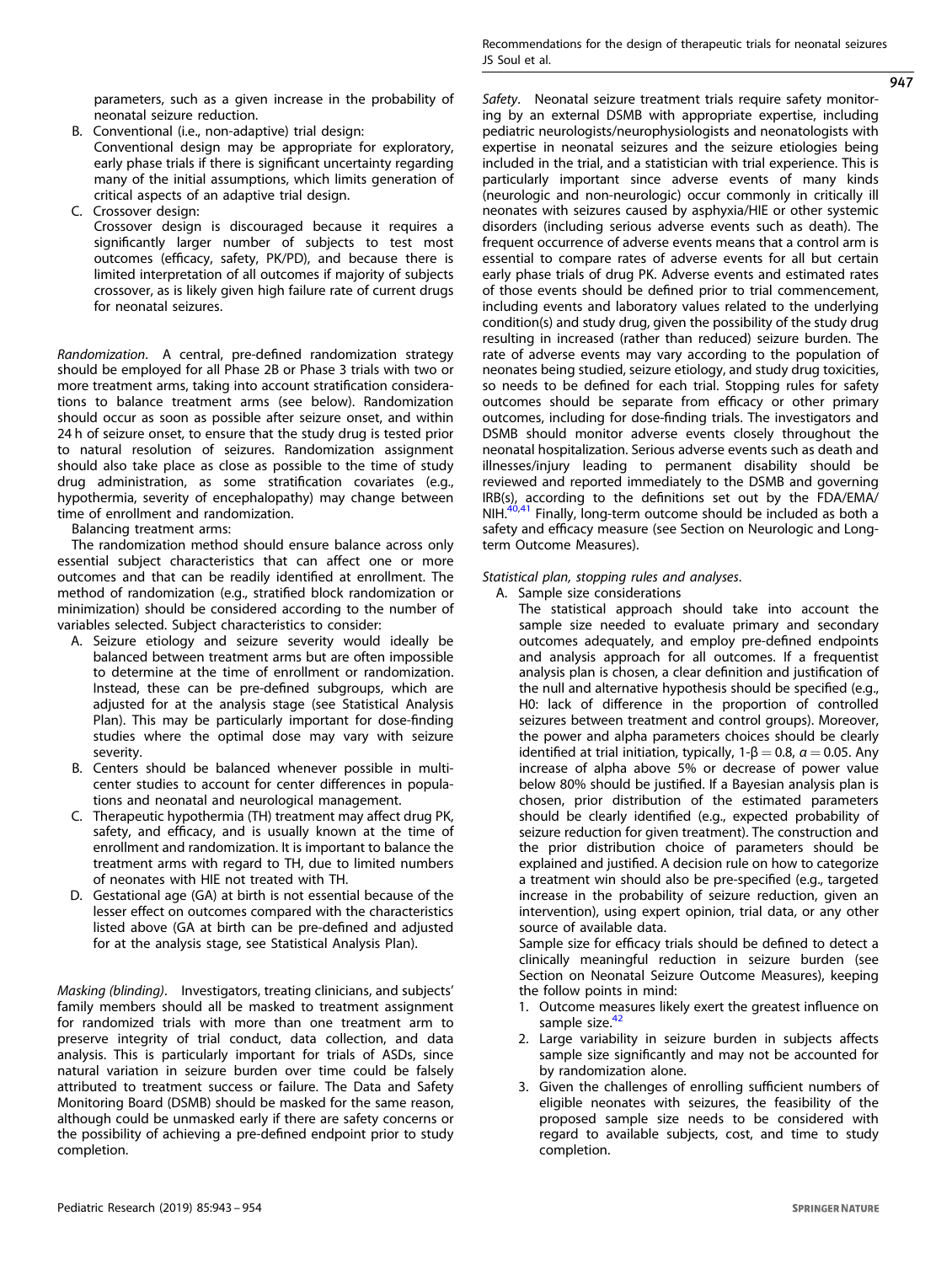- B. Stopping rules
	- 1. The plan for any interim analyses should be specified in advance (e.g., interim analyses at given sample size targets), together with stopping guidelines (e.g., stopping at a given increase in the probability of seizure control). Even planned interim analyses may require an increase in sample size, which should be detailed in the original design and statistical analysis plan, as possible.
	- 2. Separate stopping rules are needed for safety and efficacy.
		- a. Stopping rules for safety should include continuous interim analysis for safety monitoring based on previously defined distribution (not rate) of adverse events in the enrolled population and according to the predicted potential toxicities of the study drug specific to neonates with the included seizure etiologies.
		- b. Stopping rules for efficacy should be defined by clinical investigators and the trial statistician (e.g., reaching a pre-defined increase in the probability of seizure reduction). However, it should be difficult to stop a trial early for efficacy, due to the need to analyze long-term assessments of safety and neuro-
	- 3. Rare reasons for late or substantial changes to the trial design or analysis plan could include major errors in initial statistical assumptions, e.g., differences in data distribution or model of seizure reduction. This should be avoided whenever possible and will require substantial changes to the statistical analysis plan.
- C. Statistical analysis plan

There are several issues specific to drug trials for neonatal seizures that should be addressed in planning the statistical analyses.

- 1. Severity of seizure burden is one of the most important covariates (often the most important) that must be considered in any analysis of drug response/efficacy. Currently, there is no universally accepted definition of severity of seizure burden, which varies with seizure etiology and patient population. Since seizure severity currently cannot be determined reliably at time of randomization, subjects cannot be stratified by seizure severity. The statistical analysis plan will therefore require modeling that includes subgroup analysis by seizure severity at trial completion, as a pre-planned post-hoc analysis for any early or late phase trials testing dose response or efficacy.
- 2. Seizure etiologies also may not be balanced among treatment groups if more than one etiology is included, since seizure etiology is often unknown at time of enrollment or randomization. Instead, trial designs should include a pre-planned post-hoc analysis to determine whether treatment effect differs for different seizure etiologies. Adjusting for these types of characteristics in the analysis improves the precision of the overall treatment effect (i.e., provides a smaller standard error).
- 3. There are other potential clinical covariates that may affect measurement of the efficacy, safety, or PK of ASDs in neonates, such as GA at birth, postmenstrual age at randomization, weight, or factors specific to the drug (e.g., renal or hepatic clearance), which should be accounted for in the analysis plan.

## NEONATAL SEIZURE OUTOME MEASURES

#### Introduction

Continuous video electroencephalography (cvEEG) is the gold standard for seizure detection in neonates, $43$  as it is well established that the clinical evaluation of seizures without cvEEG confirmation can lead to both over- and under-diagnosis.<sup>[44](#page-12-0)</sup> Continuous video-EEG monitoring is essential since subclinical seizures occur in most neonates and as many as 16% have only subclinical seizures, $<sup>2</sup>$  $<sup>2</sup>$  $<sup>2</sup>$  particularly those with severe encephalo-</sup> pathy and/or receiving sedative medications. Both the FDA and EMA recognize the incontrovertible data showing the superiority of multichannel cvEEG monitoring for accurate detection of neonatal seizures compared with reduced montage devices such as aEEG, or EEG without video. Seizures are accurately detected with high inter-rater reliability when read by pediatric neurophysiologists, who should be the readers for any ASD trial evaluating drug response or efficacy.<sup>[45](#page-12-0)</sup> Thus, multichannel (minimum 8-20 channels) cvEEG monitoring is needed for accurate detection of seizures to determine drug response in neonatal seizure trials in order to obtain regulatory approval from the FDA and EMA. The measure of choice to assess drug efficacy is neonatal seizure burden measured in minutes of seizure activity per hour by cvEEG. [8](#page-12-0),[34,46,47](#page-12-0)

To establish a robust primary outcome measure for a clinical trial of neonatal seizure treatment, we reviewed the available literature regarding treatment of neonatal seizures and performed an international survey of neonatologists, pediatric neurologists, and other expert clinicians who treat neonatal seizures. The literature review showed that a pre-treatment baseline period and response to treatment were rarely defined clearly, although an 80% reduction in seizure burden was the most commonly cited desired drug response. Although the international survey yielded variable opinions regarding the pre-treatment seizure burden that should prompt treatment, an 80% reduction in seizure burden was designated an optimal drug response. See "Supplemental Appendix 1 (online)" for Literature Review and Results of International Survey. As there is no current consensus on how treatment efficacy for neonatal seizures should be measured or data that define what specific reduction in seizure burden improves neurologic outcome, we propose the following:

#### Proposed neonatal seizure outcome measure

Seizure burden prior to treatment—the baseline period. A baseline period is needed to establish entry criteria to a trial. A cumulative electrographic seizure burden of at least 30 seconds/hour (sec/h) during the baseline period is needed for a subject to be eligible for randomization. Confirmation of electrographic seizures by a local or central neonatal EEG expert is required. Study drug administration should start as soon as possible after the 30 sec/h of seizure activity is confirmed by the expert, ideally within 30 min (maximum two hours) of the end of the last confirmed electrographic seizure, or with ongoing confirmed electrographic seizures. If study drug cannot be administered within two hours of the last seizure, then study drug should not be administered unless and until another 30 sec/h of seizure activity occurs. This is necessary to avoid randomizing neonates whose seizures have resolved spontaneously before administration of study drug. Seizure Treatment Diagram outlines an example of a trial protocol (Figure [3\)](#page-8-0).

The primary seizure outcome measure. The primary outcome measure in a late phase drug efficacy trial should be the total seizure burden (in minutes/hour) per subject in the response period (i.e., continuous outcome measure) after study drug administration. A period of ~30 min following drug administration is required for peak drug exposure, a time period which may need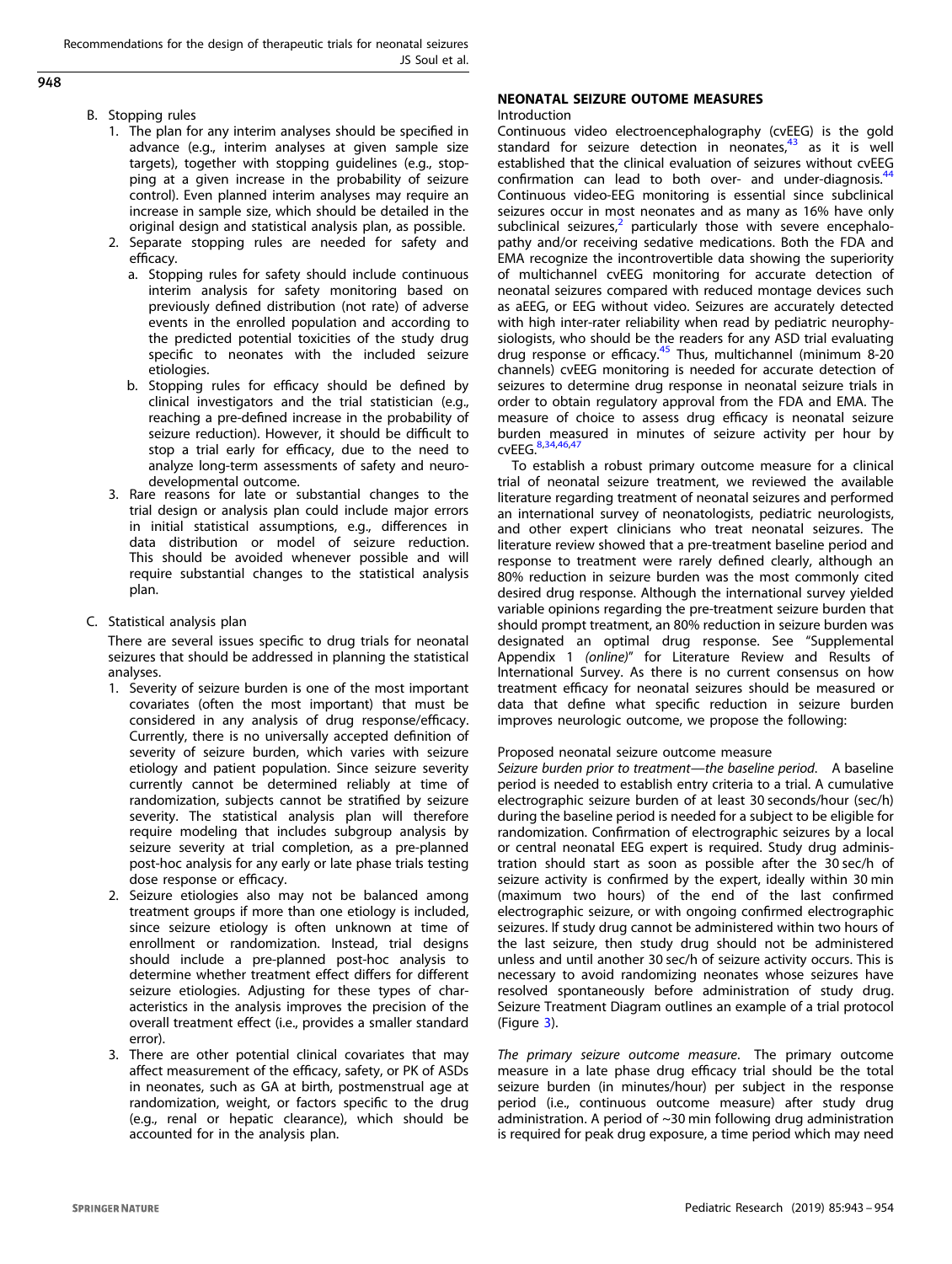Recommendations for the design of therapeutic trials for neonatal seizures JS Soul et al.

949

<span id="page-8-0"></span>

## Fig. 3 Seizure treatment diagram

to be reduced or extended depending on the drug's properties. The response period should be defined as  $a \ge 2$  h period following the time of expected peak drug exposure. The comparison of seizure burden/subject between treatment arms may need to be adjusted for overall seizure burden, particularly if the severity of seizure burden is not balanced among treatment groups (e.g., by chance). The primary outcome may also be measured as the reduction in seizure burden during the response period, compared with  $a \le 2$  h baseline period immediately prior to study drug administration, if the baseline period is of adequate duration in sufficient numbers of subjects. An adequate baseline period is more likely to be available in trials of second-line drugs or add-on therapies.

For early phase dose-finding trials, a responder rate needs to be defined as a specific, clinically meaningful reduction in seizure burden. In early phase trials, reduction in seizure burden during a response period may be compared with the baseline period, but will need to be adjusted for total seizure burden, given the typically small sample size in early phase trials. For example, a primary outcome could be a > 30% reduction in seizure burden in neonates receiving study drug compared with control neonates receiving standard treatment. A smaller reduction in seizure burden may be considered appropriate for neonates with severe seizures, such as status epilepticus.

Efficacy of the study drug (or meaningful drug response for early phase trials), should be demonstrated by a meaningful reduction in seizure burden in the study drug group that is statistically and clinically superior to that of the control comparator group. Notably, the baseline period may be very short for some subjects, and will likely have variable duration for all subjects in a trial. Use of a control arm can mitigate the effect of variable baseline periods and fluctuating seizure burden, and overall seizure burden can be used as a covariate in the analysis of

Pediatric Research (2019) 85:943 – 954

drug response or efficacy. Drug response or efficacy should also be evaluated by the relationship between seizure reduction and dose exposure, determined by measured drug levels and population PK analysis.

Seizure recurrence is another outcome measure that may be used as an equally important outcome measure, i.e., combined with a reduction in seizure burden as a composite endpoint for a primary outcome, or as a secondary outcome measure. The recurrence of seizures is measured by total seizure burden from the end of the defined response period until 48 h after study drug administration (i.e., 48 h for acute seizures from ischemic/ hemorrhagic etiologies, up to 72 h for other etiologies, e.a., infection, genetic/malformation). This is contingent on maintenance of therapeutic levels of study drug (Fig. 3 Seizure Treatment Diagram)[.48](#page-12-0) Thus, cvEEG monitoring should be continued for at least 48 h after study drug administration and at least 24 h after the last confirmed EEG seizure.

Finally, administration of rescue ASDs could be used as another outcome measure of drug response or efficacy, depending on whether or not the trial protocol stipulates when and what doses of ASDs can be administered by the treating clinicians. Administration of rescue ASDs is clearly a less reliable outcome measure if left to the discretion of treating clinicians than if rescue ASDs are stipulated by the trial protocol. As for seizure recurrence as an outcome measure, administration of rescue ASDs should be reported only if there is maintenance of therapeutic levels of study drug. Figure 3 is an example which would need to be adapted to a given study drug and protocol.

## NEUROLOGIC AND LONG-TERM OUTCOME MEASURES

Although the primary efficacy outcome for trials of ASDs in neonates is reduction of seizure burden, any medication that treats seizures may also affect brain development and injury, and risk of later epilepsy. Ideally, an effective and safe ASD would reduce the risk of later epilepsy and neurologic disability. Seizures impair brain function acutely and may exacerbate brain injury,<sup>19</sup> so there may be a significant benefit to reducing seizure burden. Some ASDs may reduce the incidence or severity of later epilepsy, or have additional neuroprotective effects on the brain which could improve long-term outcome[.49](#page-12-0)–[53](#page-12-0) Thus, demonstration of improved long-term neurologic outcome, including reduced incidence of epilepsy, could be a secondary outcome measure of drug efficacy. Improved long-term neurologic outcome should be a secondary (rather than primary) outcome measure, largely because outcome is primarily determined by seizure etiology, such as the severity and location of any neonatal brain injury, brain malformation, or neurogenetic disorder. Thus any measure of long-term neurologic outcome needs to be correlated first with seizure etiology, including imaging abnormalities.

Conversely, medications used in the neonatal period have the potential to disrupt or adversely influence development of the brain (e.g., via neuronal apoptosis) and other organs, which may be dose dependent. $52,53$  $52,53$  $52,53$  Long-term safety is always an important issue, but the dilemma of "How long is enough?" is a central issue in all neonatal drug trials. For safety concerns, neonates involved in drug trials should be closely monitored throughout the neonatal period (i.e., to 30 days), as well as into infancy and childhood, because some adverse (or beneficial) effects may not be detectable for years. Long-term follow up prolongs trial duration and is expensive as it requires tracking, retention strategies, and assessments of neurodevelopmental outcome. Development is significantly influenced by the child's environment, which is a confounding variable. Sociodemographic data should be collected at each time point. Nevertheless, the neonatology literature has proven the importance of determining adverse long-term outcomes of neonatal interventions.<sup>54,[55](#page-12-0)</sup> The lists of secondary outcome measures below are organized by age of assessment and the category of neurologic function or general health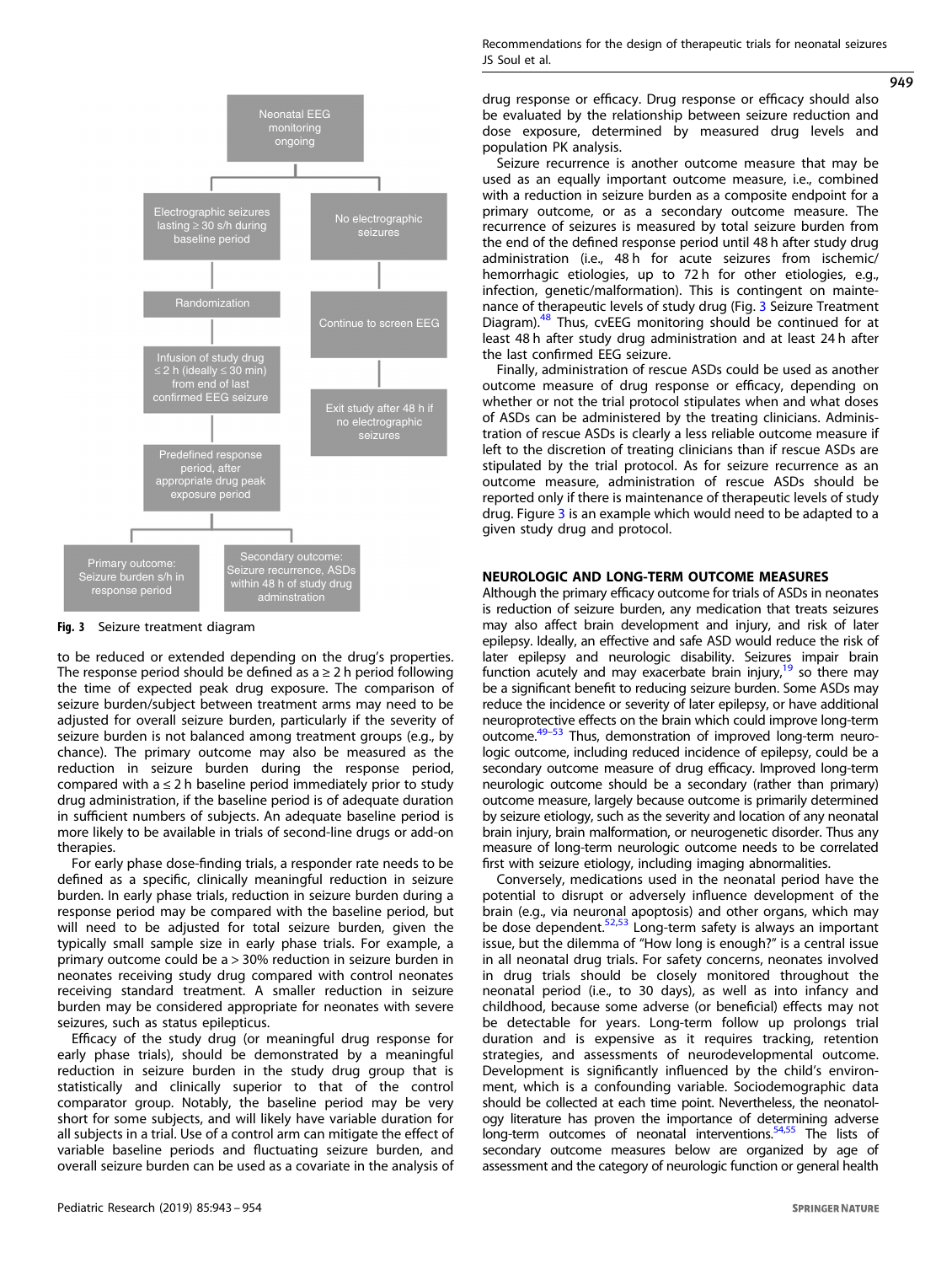| Criteria             | Description                                                                                                                                                                                                                                                                                                                                                                                                                                                                                                                                                                                                                                                                                                                                                                                |
|----------------------|--------------------------------------------------------------------------------------------------------------------------------------------------------------------------------------------------------------------------------------------------------------------------------------------------------------------------------------------------------------------------------------------------------------------------------------------------------------------------------------------------------------------------------------------------------------------------------------------------------------------------------------------------------------------------------------------------------------------------------------------------------------------------------------------|
| Oral feeding ability | Sufficient infant bottle or breast feeding for growth, partial or total gavage feedings, gastrostomy feedings, or<br>intravenous nutrition required                                                                                                                                                                                                                                                                                                                                                                                                                                                                                                                                                                                                                                        |
| Health               | Respiratory requirements, growth parameters especially head circumference, medications required                                                                                                                                                                                                                                                                                                                                                                                                                                                                                                                                                                                                                                                                                            |
| Hearing              | Neonatal hearing screening tests:<br>1. Auditory brainstem responses<br>2. Otoacoustic emissions                                                                                                                                                                                                                                                                                                                                                                                                                                                                                                                                                                                                                                                                                           |
| Vision               | Visual responses to stimuli                                                                                                                                                                                                                                                                                                                                                                                                                                                                                                                                                                                                                                                                                                                                                                |
| Neuroimaging         | Brain structural MR imaging with a central reader is preferred; its value as an outcome depends on the homogeneity<br>of conditions defined for the trial, and ideally is obtained at approximately term age before NICU discharge (or by<br>44 weeks postmenstrual age)                                                                                                                                                                                                                                                                                                                                                                                                                                                                                                                   |
|                      | Neonatal clinical assessment <sup>a</sup> Four assessments are widely used in full-term neonates with brain injury:<br>1. Amiel-Tison Neurological Assessment at Term <sup>b</sup> (ATNAT) <sup>70,71</sup> : An exam with 4 outcome categories: Normal; Minor,<br>Moderate or Severe neurological abnormalities/CNS depression<br>2. Qualitative Assessments of General Movements (GMs): scoring based on observation of a neonate's spontaneous<br>movements <sup>72,73</sup><br>3. The Hammersmith Infant Neurological Exam <sup>b</sup> (HINE): <sup>74,75</sup> an exam that is scored based on calculation of an<br>optimality score<br>4. NICU Network Neurobehavioral Scale (NNNS): <sup>76</sup> an exam that generates raw scores on 115 items converted to<br>13 summary scores |

being measured. Many of these measures are specific to particular countries or languages, so need to be adapted to local validated tools (complicating comparison in multinational trials). Nevertheless, a comprehensive assessment of neurodevelopmental outcome, later seizures/epilepsy, and general health is needed to determine any beneficial or detrimental effect of ASDs tested in neonates.

#### Neonates

Neonatal clinical assessment: The best measures of nervous system function involve neurologic examination and/or observation of a neonate's behavior. Three standardized exams and one standardized movement assessment (which all require specific training) have been used to assess neurologic integrity, sensory responses, and behavior in full-term neonates with brain injury. Additional measures of brain function and structure that may be affected by ASDs can be assessed prior to hospital discharge, shown in Table 1.

#### Toddlers

For safety, adequate assessment of neurologic function requires follow up for at least 18 months to two years, the earliest age at which major neurodevelopmental disability can be reliably determined. Cognition can be assessed more precisely at  $\geq 3$ years when cognitive and particularly language skills are more complex (Table [2\)](#page-10-0).

#### School-age children

More precise evaluation of cognitive and neuromotor function beyond the major disabilities is best achieved at school age with the use of standardized age-appropriate instruments. Although for practical reasons drug approval and licensing may be determined based on two-year (corrected age) outcomes, commitment for post marketing surveillance for at least five years should be considered. Processes can be put in place to maintain contact with and trace families to minimize dropout, which could bias trial results (Table [3\)](#page-11-0).

#### DRUG RELATED ISSUES

Legislation in the EU and USA requires compulsory development of age-appropriate formulations for neonates and children in the

development of new drugs. The aim is to support the development of pediatric formulations, which enable neonates to have access to safe, age-appropriate dosage forms. These dosage forms should allow accurate and flexible dose administration and should contain only excipients which are known to be safe and effective for the age of the child.

Further guidance on administration, dosing, and formulation, bioanalytical requirements for drug and biomarker analysis for population PK/PD studies, drug specific safety measures, permitted or prohibited drug specific concomitant care and inter-ventions for ASDs are similar to those for other neonatal drugs<sup>[56](#page-12-0)</sup> and thus not included in this paper, but are outlined in Supplemental Appendix 2.

## ETHICAL CONSIDERATIONS OF ASD TRIALS IN NEONATES

Ethical challenges in drug development for neonatal seizures Neonates are uniquely vulnerable clinical research subjects. They deserve special protection, but also deserve to be treated with evidence-based therapies.<sup>[12](#page-12-0)</sup> The goal of protecting neonates from the risks of research needs to be balanced with the goal of protecting them from non-validated therapies.<sup>[11](#page-12-0),[12](#page-12-0)</sup> It is generally agreed that children, including neonates, should be given medicines that have been properly evaluated for their use in the intended population.<sup>[57](#page-12-0)</sup>

Drug trials are scientifically and ethically necessary to establish the efficacy and safety of drugs that are already widely used in neonates as well as to develop new neonate-specific drugs that have not been studied in other populations.<sup>[58](#page-12-0)</sup> Many challenges of developing ASDs are similar to those for other types of drugs in neonates. However, specific challenges of neonatal seizure trials need to be considered:

- A. The timing and nature of acute seizures requiring immediate treatment often allow little time for obtaining informed consent from parent(s).
- B. The underlying etiology of the seizures is usually unknown at the time of enrollment or randomization.
- C. Seizures are an unexpected medical emergency and are often subclinical, hence the clinical urgency may be difficult for parents to understand.
- D. There is a standard of care, namely phenobarbital as first-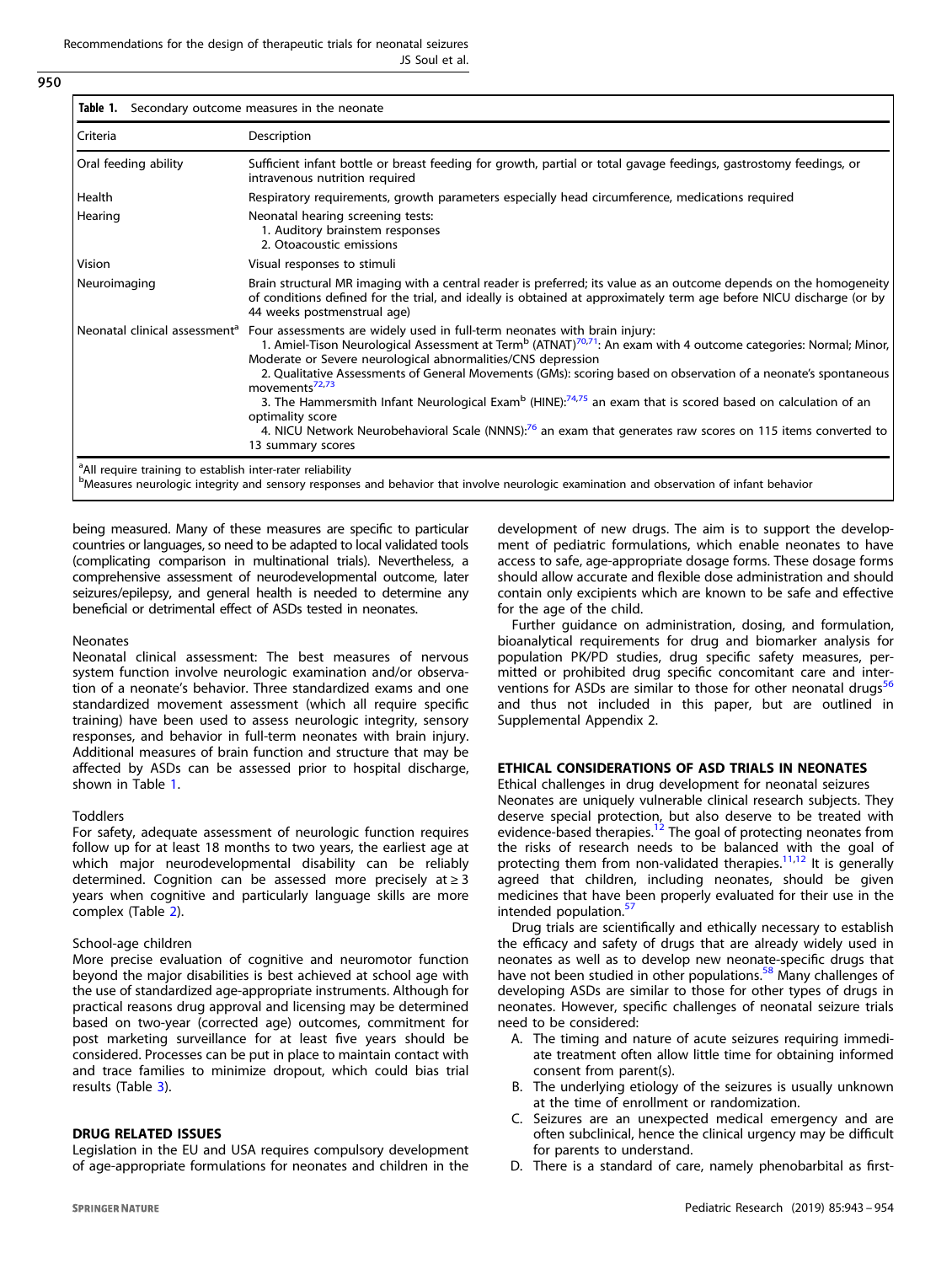<span id="page-10-0"></span>

| Table 2. Secondary outcome measures of toddlers             |                                                                                                                                                                                                                                                                                                                                                                                                                                                                                                                                                                                                                                                                                                                                                                                                                                                                                                                                                                                                                                                                                                                                                                                                                                                                                                                                                                                                                                                                                                                                                                                                                                       |  |
|-------------------------------------------------------------|---------------------------------------------------------------------------------------------------------------------------------------------------------------------------------------------------------------------------------------------------------------------------------------------------------------------------------------------------------------------------------------------------------------------------------------------------------------------------------------------------------------------------------------------------------------------------------------------------------------------------------------------------------------------------------------------------------------------------------------------------------------------------------------------------------------------------------------------------------------------------------------------------------------------------------------------------------------------------------------------------------------------------------------------------------------------------------------------------------------------------------------------------------------------------------------------------------------------------------------------------------------------------------------------------------------------------------------------------------------------------------------------------------------------------------------------------------------------------------------------------------------------------------------------------------------------------------------------------------------------------------------|--|
| Criteria                                                    | Description                                                                                                                                                                                                                                                                                                                                                                                                                                                                                                                                                                                                                                                                                                                                                                                                                                                                                                                                                                                                                                                                                                                                                                                                                                                                                                                                                                                                                                                                                                                                                                                                                           |  |
| Post-neonatal onset epilepsy                                | Specify seizure type according to ILAE <sup>77,78</sup>                                                                                                                                                                                                                                                                                                                                                                                                                                                                                                                                                                                                                                                                                                                                                                                                                                                                                                                                                                                                                                                                                                                                                                                                                                                                                                                                                                                                                                                                                                                                                                               |  |
| Health                                                      | 1. Hospitalizations and/or surgeries<br>2. Medical visits; therapies, other allied professional support, and medications<br>3. Growth percentiles for height, weight, and head circumference<br>4. Cardiorespiratory, e.g., limited exercise tolerance, need for respiratory support<br>5. Gastrointestinal, e.g., need for a special diet or parenteral nutrition, presence of a stoma or<br>gastrostomy                                                                                                                                                                                                                                                                                                                                                                                                                                                                                                                                                                                                                                                                                                                                                                                                                                                                                                                                                                                                                                                                                                                                                                                                                             |  |
| Neurosensory outcomes                                       | 1. Visual impairment<br>a. Visual acuity, e.g., total blindness (i.e., no light perception), severe visual impairment, use<br>of glasses<br>b. Cerebral visual impairment<br>2. Hearing impairment, including response to hearing aids or cochlear implant<br>a. Profound > 90 dB<br>b. Severe 70-90 dB<br>c. Moderate 40-70 dB                                                                                                                                                                                                                                                                                                                                                                                                                                                                                                                                                                                                                                                                                                                                                                                                                                                                                                                                                                                                                                                                                                                                                                                                                                                                                                       |  |
| Neuromotor outcomes                                         | 1. Clinical neurological examination<br>a. Hammersmith Infant Neurological Examination (HINE) $^{74,79}$ : 2 to 24 months<br>b. Amiel-Tison Neurological Development from Birth to Six Years <sup>80</sup> : Birth to 6 years<br>2. Detailed assessment of motor performance<br>a. Gross Motor Function Measure (GMFM) <sup>81</sup> : 6 months to 18 years<br>b. Peabody Developmental Motor Scale, Second Edition (PDMS-2) $^{82}$ : Birth to 60 months<br>3. Diagnosis of cerebral palsy (CP) based on clinical examination and motor function scores, and<br>classified according to the Surveillance of Cerebral Palsy in Europe (SCPE) criteria <sup>83,84</sup><br>4. In children with CP, the Gross Motor Function Classification System (GMFCS) grades severity of<br>motor impairment into 5 levels. <sup>85,86</sup>                                                                                                                                                                                                                                                                                                                                                                                                                                                                                                                                                                                                                                                                                                                                                                                                       |  |
| Neurocognitive and language outcomes                        | 1. Difficulties in assessing cognition in infants and young children<br>a. Requires attention, some motor function (especially fine motor) to perform tasks, and<br>receptive language to understand.<br>b. There are no established tools for assessment of children who have major sensory or<br>motor impairments.<br>c. At 2 years, there are no established assessment tools for more sophisticated cognitive functions<br>(e.g., executive functions, abstract reasoning) which are still developing.<br>2. Standardized measures of cognitive and language abilities have been used, but care is required in<br>their interpretation. Translations into many languages not available. Where possible, performance<br>may better be compared to that of typically developing children, although this may not be<br>practicable in the context of a trial. Where direct assessment is not possible, all available evidence<br>should be collected to categorize performance in standard deviation score bands.<br>a. Bayley Scales of Infant Development, Third Edition (BSID-III) <sup>87</sup> : 1 month to 42 months;<br>5 scales (cognitive, language, motor, social-emotional, and adaptive)<br>b. Griffiths Mental Development Scales, Third Edition (GMDS III) <sup>88</sup> : Birth to 72 months;<br>5 scales (foundations of learning, language and communication, eye and hand<br>coordination, personal and social-emotional, gross motor)<br>c. Mullen Scales of Early Learning <sup>89</sup> : Birth to 68 months; 5 scales (gross motor, fine motor,<br>visual reception, receptive language, expressive language) |  |
| Combined adverse categorical neurodevelopmental<br>outcomes | 1. By severity, e.g., British Association of Perinatal Medicine <sup>90</sup><br>a. Severe<br>b. Moderate<br>c. Mild<br>2. For a dichotomous variable, generally children with moderate and severe impairment are<br>combined into a single group (children with neurodevelopmental impairment), with a 2nd group of<br>children with no or mild impairment.                                                                                                                                                                                                                                                                                                                                                                                                                                                                                                                                                                                                                                                                                                                                                                                                                                                                                                                                                                                                                                                                                                                                                                                                                                                                          |  |
| <b>Functional outcomes</b>                                  | 1. Mobility, e.g., Gross Motor Classification System<br>2. Communication: Difficult to assess with standardized assessment tools when there are multiple<br>primary languages<br>3. Adaptive function: Ability to perform self-help skills (e.g., dressing/undressing, self-feeding)<br>4. Standardized measures of functional outcome<br>a. Pediatric Evaluation of Disability Inventory (PEDI) <sup>91</sup> : 6 months to 7.5 years; measures self-<br>care, mobility, and social function; targeted for children with disabilities<br>b. Vineland Adaptive Behavioral Scales, Second Edition (VABS-II) <sup>92</sup> : Birth to 90 years;<br>measures adaptive behavior                                                                                                                                                                                                                                                                                                                                                                                                                                                                                                                                                                                                                                                                                                                                                                                                                                                                                                                                                           |  |

line treatment, $4$  even though there is little evidence to support its use.

- E. Although animal data suggest that treatment of neonatal seizure improves outcome, there is less evidence in human newborns.
- F. Epilepsy carries societal stigma which may cause additional parental anxiety.

### Ethical considerations of trial design

The use of placebos in trials is controversial. Since there is a standard treatment for neonatal seizures, it is usually unethical to withhold that treatment, even if the evidence for the efficacy of the standard treatment is weak (e.g., phenobarbital).<sup>[24,59](#page-12-0)</sup> Guidelines from regulatory authorities in the US and the EU on the use of placebos are clear. $31,60$  Given the expected sequelae of untreated seizures, it would not be permissible to withhold standard therapy, currently phenobarbital. It would be permissible to compare any new ASD to phenobarbital. Placebos could be used to evaluate a new ASD using an "add-on" method, keeping the subjects on identical maintenance treatments with the standard drug (e.g., phenobarbital), then adding treatment with a new ASD to one arm and placebo to the other. This design could also be used to test the initiation of treatment with a new ASD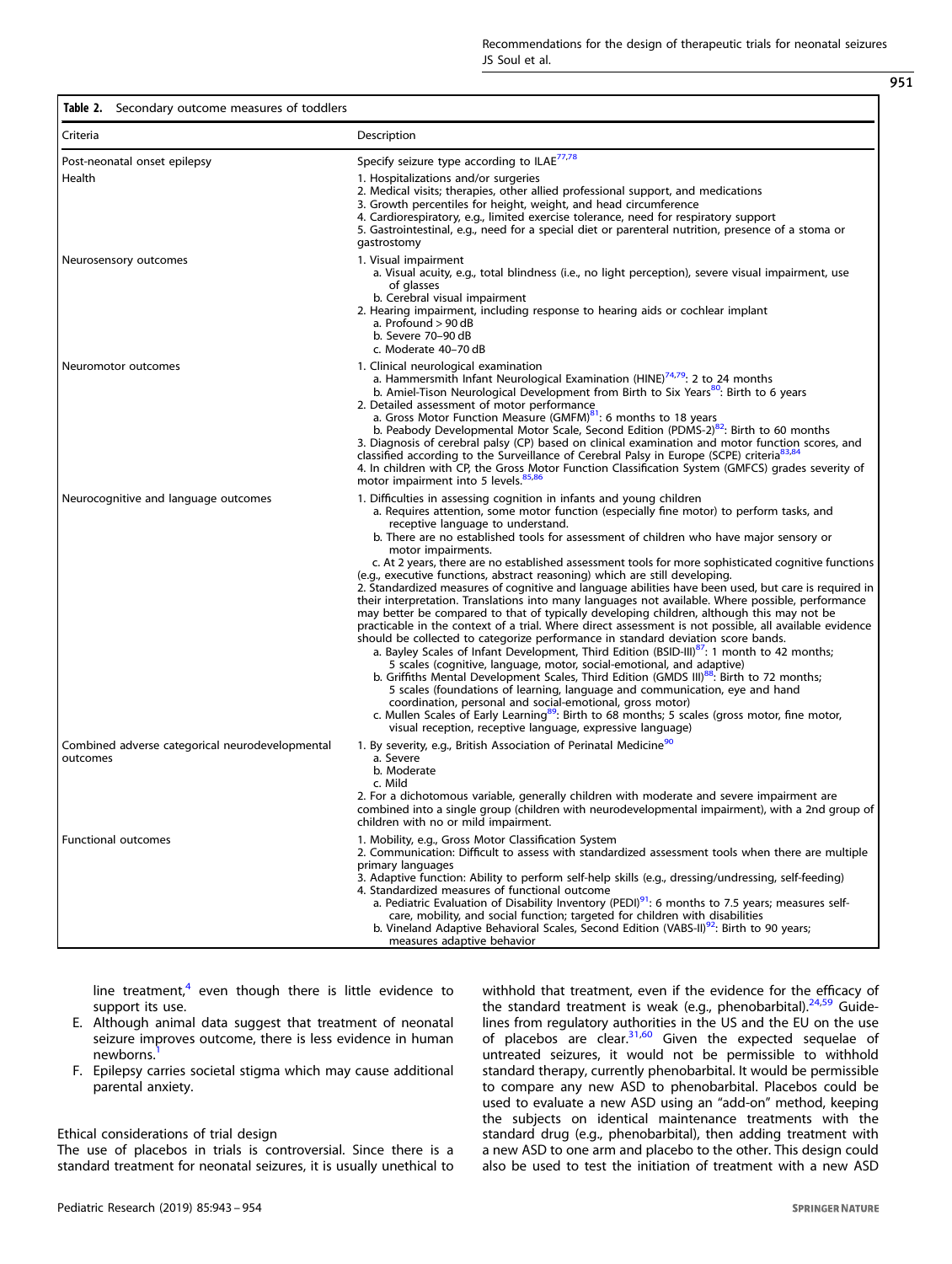<span id="page-11-0"></span>

| <b>Table 3.</b> Secondary outcome measures of school-age children |                                                                                                                                                                                                                                                                                                                                                                                                                                                                                                                                                                                                                                                                                                                                                                                                                                                                                                                                                                                                                                                                                                                                                                                                                                                                                                                                           |  |
|-------------------------------------------------------------------|-------------------------------------------------------------------------------------------------------------------------------------------------------------------------------------------------------------------------------------------------------------------------------------------------------------------------------------------------------------------------------------------------------------------------------------------------------------------------------------------------------------------------------------------------------------------------------------------------------------------------------------------------------------------------------------------------------------------------------------------------------------------------------------------------------------------------------------------------------------------------------------------------------------------------------------------------------------------------------------------------------------------------------------------------------------------------------------------------------------------------------------------------------------------------------------------------------------------------------------------------------------------------------------------------------------------------------------------|--|
| Criteria                                                          | Description                                                                                                                                                                                                                                                                                                                                                                                                                                                                                                                                                                                                                                                                                                                                                                                                                                                                                                                                                                                                                                                                                                                                                                                                                                                                                                                               |  |
|                                                                   | Post-neonatal onset epilepsy Specify seizure type according to ILAE <sup>77,78</sup>                                                                                                                                                                                                                                                                                                                                                                                                                                                                                                                                                                                                                                                                                                                                                                                                                                                                                                                                                                                                                                                                                                                                                                                                                                                      |  |
| Neuromotor outcomes                                               | 1. Gross Motor Function Classification System (GMFCS)<br>2. Gross Motor Function Measure (GMFM)<br>3. Movement Assessment Battery for Children (Movement ABC 2) <sup>93</sup> : 4 to 12 years; targeted to detect gross motor or<br>fine motor impairments<br>4. Peabody Developmental Motor Scale, revised (PDMS-2) <sup>94</sup>                                                                                                                                                                                                                                                                                                                                                                                                                                                                                                                                                                                                                                                                                                                                                                                                                                                                                                                                                                                                        |  |
| Cognitive outcomes                                                | 1. British Ability Scale, Third Edition (BAS 3) <sup>95</sup> : 3 years to 17 years 11 months; Early Years Battery for 3 years to 5 years<br>11 months<br>2. Differential Ability Scales Second Edition (DAS-II) <sup>96</sup> : 3 years 6 months to 17 years<br>3. Mullen Scale of Early Learning: Birth to 5 years 8 months<br>4. Stanford-Binet Intelligence Scales, Fifth Edition (SB5) <sup>97</sup> : 2 years to 85 years<br>a. Wechsler Preschool and Primary Scale of Intelligence—Fourth Edition (WPPSI—IV) <sup>98</sup> : 2 years 6 months to 7 years<br>7 months<br>b. Wechsler Intelligence Scale for Children—Fifth Edition (WISC—V) $^{99}$ : 6 years to 16 years<br>11 months<br>5. Standardized tests of executive function, which underpin many adverse cognitive outcomes<br>a. NEPSY, Second Edition (NEPSY-II) <sup>100</sup><br>b. Behavior Rating Index of Executive Function, Second Edition (BRIEF2) <sup>101</sup><br>c. Cognitive Assessment System, Second Edition <sup>102</sup><br>6. Behavior and social-emotional problems: many questionnaires/surveys are available for this age group, including the Child Behavior Checklist <sup>103</sup> , BITSEA <sup>104</sup> , ITSEA <sup>104</sup> , and M-CHAT <sup>105</sup><br>7. Academic attainment tests are for school-age children, 6 years and above |  |

(added on to phenobarbital) at different time points, by having one arm in which the new ASD was started at a defined Time Zero and another arm in which the new ASD was started at some designated later time. The rationale for the use of placebo must be explained in lay language in the consent form and subjects should be told that placebos are only used because of uncertainty regarding whether the new agent is safer or more effective than placebo.

#### Ethical considerations of methods of obtaining consent

The full written consent process has been successfully used in many neonatal randomized controlled trials, even those requiring consent within a short time window  $(< 6 h, e.g., > 90\%$  consent rate in the original surfactant trial<sup>[61,62](#page-12-0)</sup> and therapeutic hypothermia for hypoxic-ischemic encephalopathy trial<sup>63</sup>). Full written consent with parental signature should be obtained prior to beginning any research trial of ASDs.<sup>[64](#page-13-0)</sup> However, neonatal seizures are often both acute and unexpected and may necessitate a much shorter time window during which the treatment should be administered. Informed consent cannot be waived, but there is a provision for exception from informed consent for emergency research, which may be relevant for trials in specific conditions such as status epilepticus in neonates.<sup>[65](#page-13-0)-6</sup>

If parents are not available at the study site for in person consent, the consent could be sent by fax or secure email or with the study hospital's transport team, reviewed with the study team by phone, and returned by fax, secure email, or by an electronic consent form on a secure website. In addition to obtaining written consent at enrollment, implementation of a continuous consenting process should be strongly considered.<sup>[68](#page-13-0)</sup> After enrollment, study team members meet with the parents at regular intervals throughout the intervention to ensure that they understand the trial procedures and affirm continued participation. This continuous consenting process is important to supplement the often time pressured review of written consent in neonatal seizure treatment trials.

#### Parent participation in ASD trials

Patient and public involvement is important, in particular including parent representatives from parent associations in trial design and implementation.<sup>[69](#page-13-0)</sup>

#### **ACKNOWLEDGMENTS**

The International Neonatal Consortium would like to acknowledge the following people for their review and feedback of the document: Sylvie Benchetrit—Paediatric Committee of the European Medicines Agency (PDCO) and French Medicine Agency ANSM. Teresa Buracchio—US Food and Drug Administration. Maria Donovan—University College Cork. Billy Dunn—US Food and Drug Administration. Wakako Eklund—National Association of Neonatal Nurses; Pediatrix Medical Group of TN/Louisiana Tech University. Pierre Gressens—Diderot University Paris. Richard Haas—University of California, San Diego. Masahiro Hayakawa—Nagoya University Hospital. Kun Jin—US Food and Drug Administration. Carole Kenner—Council of International Neonatal Nurses (COINN). Skip Nelson—US Food and Drug Administration. Philip Sheridan—US Food and Drug Administration. Karen Walker—Australian College of Neonatal Nurses and COINN. Bob Ward—University of Utah, Jennifer Zimmer—Eli Lilly and Company. The International Neonatal Consortium (INC) is supported in part by grant number U18FD005320-01 from the US Food and Drug Administration (FDA) to the Critical Path Institute ([http://c-path.](http://c-path.org) [org\)](http://c-path.org) and through annual dues of member companies.

#### ADDITIONAL INFORMATION

The online version of this article (<https://doi.org/10.1038/s41390-018-0242-2>) contains supplementary material, which is available to authorized users.

Conflict of interest: Two co-authors are employees of a pharmaceutical company, as noted in the list of affiliations. No products are discussed in this article. The consortium aims to improve methods that can be applied to evaluating the safety and effectiveness of any medical product for neonates and is consequently drug agnostic.

Publisher's note: Springer Nature remains neutral with regard to jurisdictional claims in published maps and institutional affiliations.

#### **REFERENCES**

- 1. Uria-Avellanal, C., Marlow, N. & Rennie, J. M. Outcome following neonatal seizures. Semin. Fetal Neonatal Med. 18, 224-232 (2013).
- 2. Glass, H. C. et al. Contemporary profile of seizures in neonates: a prospective cohort study. J. Pediatr. 174, 98–103.e1 (2016).
- 3. Booth, D., . & Evans, D. J. Anticonvulsants for neonates with seizures. Cochrane Database Syst. Rev. 18, CD004218 (2004).
- 4. WHO. Guidelines on neonatal seizures. [http://www.who.int/mental\\_health/](http://www.who.int/mental_health/publications/guidelines_neonatal_seizures/en/) [publications/guidelines\\_neonatal\\_seizures/en/](http://www.who.int/mental_health/publications/guidelines_neonatal_seizures/en/) Accessed 10 August 2017.
- 5. Tulloch, J. K., Carr, R. R. & Ensom, M. H. H. A systematic review of the pharmacokinetics of antiepileptic drugs in neonates with refractory seizures. J. Pediatr. Pharmacol. Ther. 17, 31–44 (2012).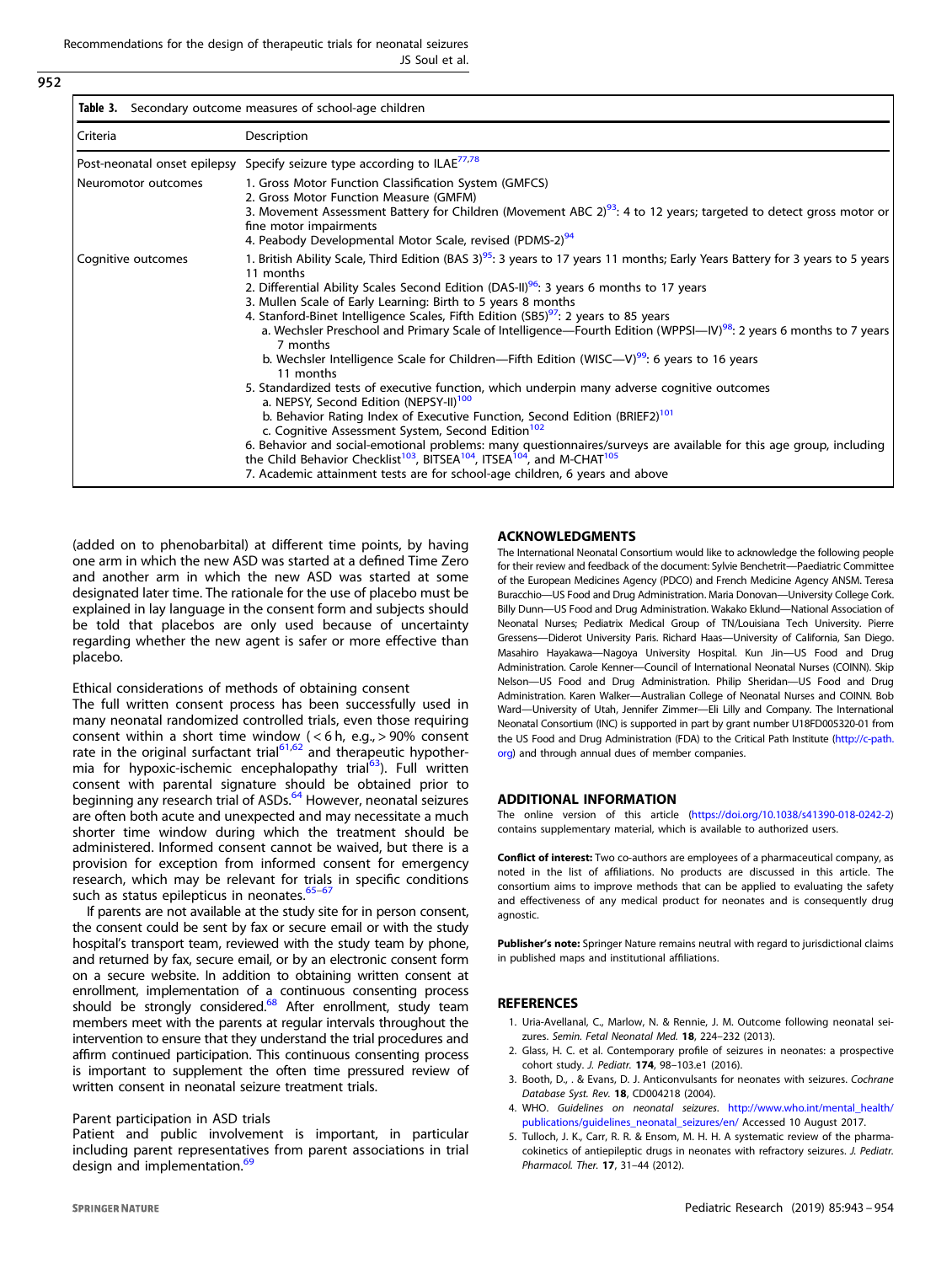- <span id="page-12-0"></span>6. Slaughter, L. A., Patel, A. D. & Slaughter, J. L. Pharmacological treatment of neonatal seizures: a systematic review. J. Child. Neurol. 28, 351–364 (2013).
- 7. Vento, M. et al. Approach to seizures in the neonatal period: a European perspective. Acta Paediatr. Oslo. Nor. 1992 99, 497-501 (2010).
- 8. Painter, M. J. et al. Phenobarbital compared with phenytoin for the treatment of neonatal seizures. N. Engl. J. Med. 341, 485–489 (1999).
- 9. Silverstein, F. S. & Ferriero, D. M. Off-label use of antiepileptic drugs for the treatment of neonatal seizures. Pediatr. Neurol. 39, 77-79 (2008)
- 10. Frattarelli, D. A. et al. Off-label use of drugs in children. Pediatrics 133, 563-567 (2014).
- 11. Amin, S. B., McDermott, M. P. & Shamoo, A. E. Clinical trials of drugs used offlabel in neonates: ethical issues and alternative study designs. Account. Res. 15, 168–187 (2008).
- 12. Laventhal, N., Tarini, B. A. & Lantos, J. Ethical issues in neonatal and pediatric clinical trials. Pediatr. Clin. North Am. 59, 1205–1220 (2012).
- 13. Soul, J. Novel medications for neonatal seizures: bumetanide and topiramate. J. Pediatr. Neurol. 7, 85–93 (2009).
- 14. Pressler, R. M. & Mangum, B. Newly emerging therapies for neonatal seizures. Semin. Fetal Neonatal Med. 18, 216–223 (2013).
- 15. Linstone, H. A. & Turoff, M. (eds) The Delphi Method: Techniques and Applications—1975. <https://web.njit.edu/~turoff/pubs/delphibook/index.html> Accessed 12 July 2018.
- 16. Woodcock, J. & LaVange, L. M. Master protocols to study multiple therapies, multiple diseases, or both. N. Engl. J. Med. 377, 62–70 (2017).
- 17. Ronen, G. M., Penney, S. & Andrews, W. The epidemiology of clinical neonatal seizures in Newfoundland: a population-based study. J. Pediatr. 134, 71-75 (1999).
- 18. Davis, J. M. et al. Enrollment of neonates in more than one clinical trial. Clin. Ther. 39, 1959–1969 (2017).
- 19. Wirrell, E. C., Armstrong, E. A., Osman, L. D. & Yager, J. Y. Prolonged seizures exacerbate perinatal hypoxic-ischemic brain damage. Pediatr. Res. 50, 445-454 (2001).
- 20. Srinivasakumar, P. et al. Treating EEG seizures in hypoxic ischemic encephalopathy: a randomized controlled trial. Pediatrics 136, e1302–e1309 (2015).
- 21. Blume, H. K., Garrison, M. M. & Christakis, D. A. Neonatal seizures: treatment and treatment variability in 31 United States pediatric hospitals. J. Child. Neurol. 24, 148–154 (2009).
- 22. van den Broek, M. P. H. et al. Pharmacokinetics and clinical efficacy of phenobarbital in asphyxiated newborns treated with hypothermia: a thermopharmacological approach. Clin. Pharmacokinet. 51, 671-679 (2012).
- 23. Shellhaas, R. A., Ng, C. M., Dillon, C. H., Barks, J. D. E. & Bhatt-Mehta, V. Population pharmacokinetics of phenobarbital in infants with neonatal encephalopathy treated with therapeutic hypothermia. Pediatr. Crit. Care Med. 14, 194-202 (2013).
- 24. Donovan, M. D., Boylan, G. B., Murray, D. M., Cryan, J. F. & Griffin, B. T. Treating disorders of the neonatal central nervous system: pharmacokinetic and pharmacodynamic considerations with a focus on antiepileptics. Br. J. Clin. Pharmacol. 81, 62–77 (2016).
- 25. Weeke, L. C. et al. Lidocaine-associated cardiac events in newborns with seizures: incidence, symptoms and contributing Factors. Neonatology 108, 130–136 (2015).
- 26. El-Dib, M. & Soul, J. S. The use of phenobarbital and other anti-seizure drugs in newborns. Semin. Fetal Neonatal Med. 22, 321–327 (2017).
- 27. Painter, M. J. et al. Phenobarbital and phenytoin in neonatal seizures: metabolism and tissue distribution. Neurology 31, 1107–1112 (1981).
- 28. Bittigau, P. et al. Antiepileptic drugs and apoptotic neurodegeneration in the developing brain. Proc. Natl Acad. Sci. USA 99, 15089–15094 (2002).
- 29. ICH Expert Working Group. Choice of Control Group and Related Issues in Clinical Trials - ICH Harmonized Tripartite Guideline. (ICH, Geneva, 2000).
- 30. FDA. Non-Inferiority Clinical Trials to Establish Effectiveness, Guidance for Industry <https://www.fda.gov/downloads/Drugs/Guidances/UCM202140.pdf> (2016).
- 31. ICH Expert Working Group. Addendum to ICH E11: Clinical Investigation of Medicinal Products in the Pediatric Population E11(R1). (ICH, Geneva, 2016).
- 32. Petit, C. et al. Unified approach for extrapolation and bridging of adult information in early-phase dose-finding paediatric studies. Stat. Methods Med. Res. 27, 1860–1877 (2018).
- 33. Hilgers, R.-D., Roes, K., Stallard, N. & IDe, Al, Asterix and InSPiRe project groups. Directions for new developments on statistical design and analysis of small population group trials. Orphanet J. Rare Dis. 11, 78 (2016).
- 34. Pressler, R. M. et al. Bumetanide for the treatment of seizures in newborn babies with hypoxic ischaemic encephalopathy (NEMO): an open-label, dose finding, and feasibility phase 1/2 trial. Lancet Neurol. 14, 469-477 (2015).
- 35. Ursino M., et al. A dose finding design for seizure reduction in neonates. J. R. Stat. Soc. C. 68, 427-444 (2019).
- 36. FDA. Guidance for Industry Adaptive Design Clinical Trials for Drugs and Biologics <http://www.fda.gov/downloads/Drugs/Guidances/ucm201790.pdf> (2010).
- 37. Connor, J. T., Elm, J. J. & Broglio, K. R., ESETT and ADAPT-IT Investigators. Bayesian adaptive trials offer advantages in comparative effectiveness trials: an example in status epilepticus. J. Clin. Epidemiol. 66, S130-S137 (2013).
- 38. Young, K. D. et al. A randomized, double-blinded, placebo-controlled trial of phenytoin for the prevention of early posttraumatic seizures in children with moderate to severe blunt head injury. Ann. Emerg. Med. 43, 435–446 (2004).
- 39. Wu, A. S. et al. A prospective randomized trial of perioperative seizure prophylaxis in patients with intraparenchymal brain tumors. J. Neurosurg. 118, 873–883 (2013).
- 40. FDA. What is a Serious Adverse Event? [https://www.fda.gov/Safety/MedWatch/](https://www.fda.gov/Safety/MedWatch/HowToReport/ucm053087.htm) [HowToReport/ucm053087.htm](https://www.fda.gov/Safety/MedWatch/HowToReport/ucm053087.htm) (2016).
- 41. Department of Health and Human Services. Clinical Trials Registration and Results Information Submission [https://www.federalregister.gov/documents/2016/09/](https://www.federalregister.gov/documents/2016/09/21/2016-22129/clinical-trials-registration-and-results-information-submission) [21/2016-22129/clinical-trials-registration-and-results-information-submission](https://www.federalregister.gov/documents/2016/09/21/2016-22129/clinical-trials-registration-and-results-information-submission)  $(2016)$
- 42. Stevenson, N. J., Boylan, G. B., Hellström-Westas, L. & Vanhatalo, S. Treatment trials for neonatal seizures: the effect of design on sample size. PloS ONE 11, e0165693 (2016).
- 43. Shellhaas, R. A. et al. The American clinical neurophysiology society's guideline on continuous electroencephalography monitoring in neonates. J. Clin. Neurophysiol. Publ. Am. Electroencephalogr. Soc. 28, 611–617 (2011).
- 44. Murray, D. M. et al. Defining the gap between electrographic seizure burden, clinical expression and staff recognition of neonatal seizures. Arch. Dis. Child. Fetal Neonatal Ed. 93, F187–F191 (2008).
- 45. Stevenson, N. J. et al. Interobserver agreement for neonatal seizure detection using multichannel EEG. Ann. Clin. Transl. Neurol. 2, 1002-1011 (2015).
- 46. Boylan, G. B. et al. Phenobarbitone, neonatal seizures, and video-EEG. Arch. Dis. Child. Fetal Neonatal Ed. 86, F165–F170 (2002).
- 47. Abend, N. S., Gutierrez-Colina, A. M., Monk, H. M., Dlugos, D. J. & Clancy, R. R. Levetiracetam for treatment of neonatal seizures. J. Child. Neurol. 26, 465–470 (2011).
- 48. FDA. Multiple Endpoints in Clinical Trials, Guidance for Industry, Draft Guidance. (US Food & Drug Administration, Maryland, 2017).
- 49. Barks, J. D., Liu, Y.-Q., Shangguan, Y. & Silverstein, F. S. Phenobarbital augments hypothermic neuroprotection. Pediatr. Res. 67, 532–537 (2010).
- 50. Kilicdag, H. et al. The effect of levetiracetam on neuronal apoptosis in neonatal rat model of hypoxic ischemic brain injury. Early Hum. Dev. 89, 355–360 (2013).
- 51. Mikati, M. A. et al. Potential neuroprotective effects of continuous topiramate therapy in the developing brain. Epilepsy Behav. 20, 597-601 (2011).
- 52. Strasser, K. et al. Dose-dependent effects of levetiracetam after hypoxia and hypothermia in the neonatal mouse brain. Brain Res. 1646, 116-124 (2016).
- 53. Filippi, L. et al. Safety and efficacy of topiramate in neonates with hypoxic ischemic encephalopathy treated with hypothermia (NeoNATI): a feasibility study.J. Matern. Fetal Neonatal. Med. 31, 973–980 (2018).
- 54. Doyle, L. W. & Anderson, P. J. Long term outcome for the tiniest or most immature babies. Semin. Fetal Neonatal Med. 19, 71 (2014).
- 55. Marlow, N. Is survival and neurodevelopmental impairment at 2 years of age the gold standard outcome for neonatal studies? Arch. Dis. Child. Fetal Neonatal Ed. 100, F82–F84 (2015).
- 56. Ward, R. M. et al. Safety, dosing, and pharmaceutical quality for studies that evaluate medicinal products (including biological products) in neonates. Pediatr. Res. 81, 692–711 (2017).
- 57. FDA. Best pharmaceuticals for children act. Public Law. (US Food & Drug Administration, Maryland, 2002).
- 58. Baer, G. R. & Nelson, R. M., Ethics Group of the Newborn Drug Development Initiative. Ethical challenges in neonatal research: summary report of the ethics group of the newborn drug development initiative. Clin. Ther. 28, 1399-1407 (2006).
- 59. Shetty, J. Neonatal seizures in hypoxic-ischaemic encephalopathy—risks and benefits of anticonvulsant therapy. Dev. Med. Child. Neurol. 57(Suppl 3), 40–43 (2015).
- 60. Food and Drug Administration, HHS. Additional Safeguards for Children in Clinical Investigations of Food and Drug Administration-Regulated Products. [https://www.](https://www.gpo.gov/fdsys/pkg/FR-2013-02-26/pdf/2013-04387.pdf) [gpo.gov/fdsys/pkg/FR-2013-02-26/pdf/2013-04387.pdf](https://www.gpo.gov/fdsys/pkg/FR-2013-02-26/pdf/2013-04387.pdf) (2013).
- 61. Liechty, E. A. et al. Reduction of neonatal mortality after multiple doses of bovine surfactant in low birth weight neonates with respiratory distress syndrome. Pediatrics 88, 19–28 (1991).
- 62. Hoekstra, R. E. et al. Improved neonatal survival following multiple doses of bovine surfactant in very premature neonates at risk for respiratory distress syndrome. Pediatrics 88, 10–18 (1991).
- 63. Shankaran, S. et al. Whole-body hypothermia for neonates with hypoxicischemic encephalopathy. N. Engl. J. Med. 353, 1574–1584 (2005).